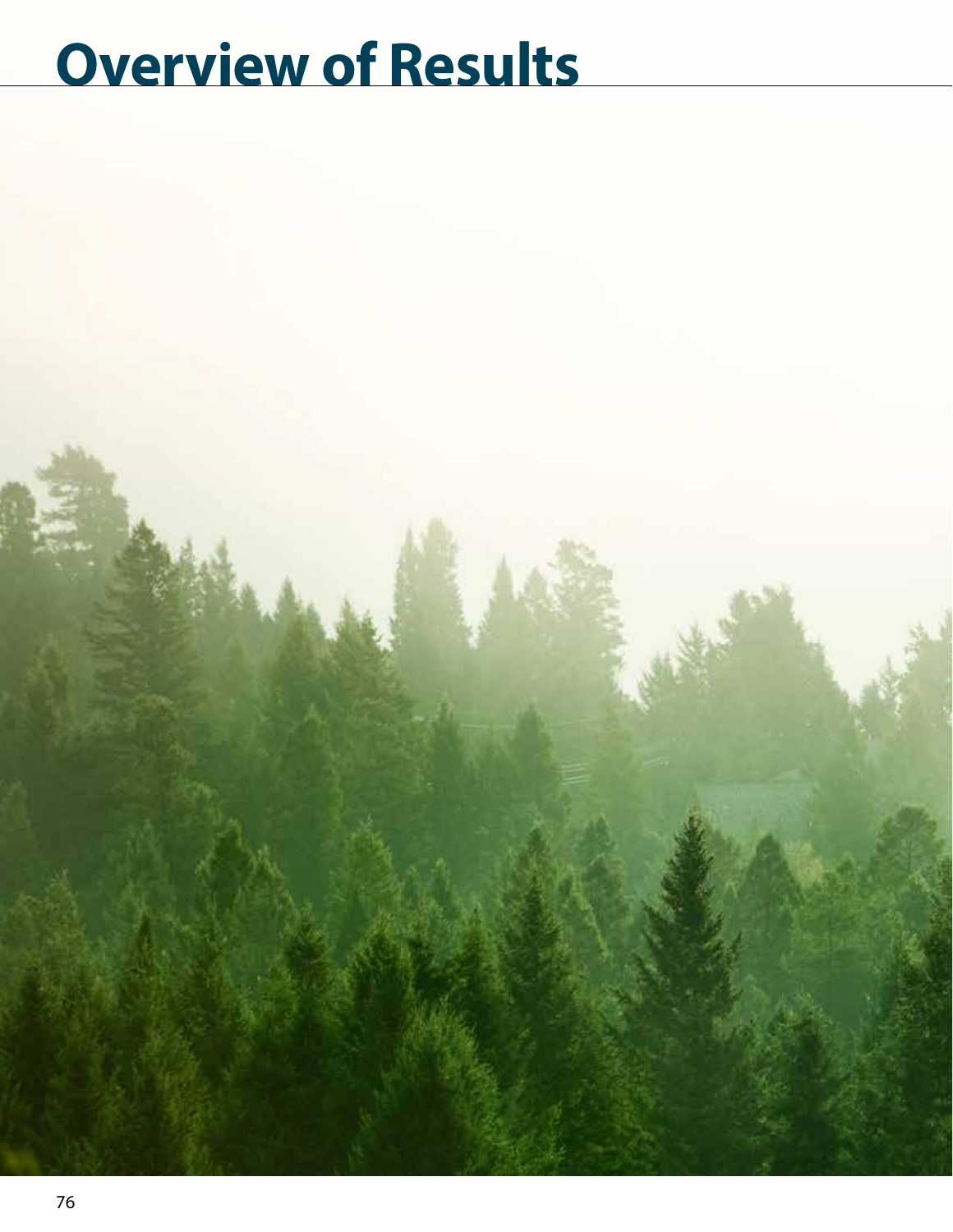**This section provides an overview** of the national and regional results for all sectors included in the report. The National Highlights section presents the estimated physical and monetary benefits (avoided impacts) to the U.S. of the global GHG mitigation scenario compared to the Reference scenario in 2050 and 2100.

The Regional Highlights section shows regional impacts that are particularly notable, presenting changes in both the Reference and Mitigation scenarios to highlight the potential benefits of global GHG mitigation. The individual monetized estimates presented in these sections are not aggregated, as there are differences in the types of costs being quantified across sectors; furthermore, not all potential impacts of climate change are represented in this report.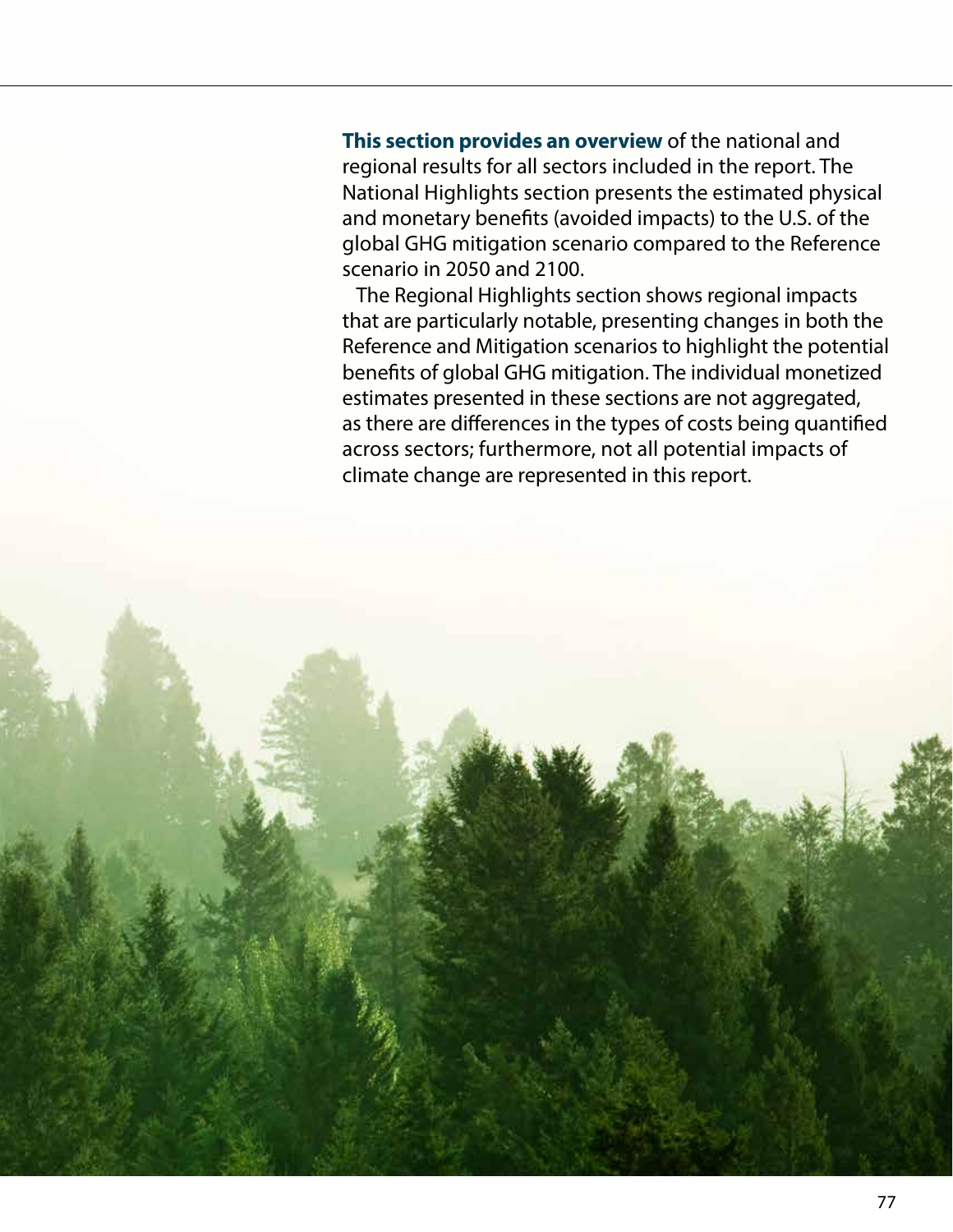## **National Highlights g gOVERVIEW OF RESULTS**

**his section provides an overview of** the national-scale results presented throughout this report. It presents the estimated physical and monetary benefits (avoided impacts) to the U.S. of global GHG mitigation compared to the Reference scenario in the years 2050 and 2100. Although not available for all sectors, cumulative benefits for the entire 21<sup>st</sup> century would likely be much larger than the annual estimates presented here. In addition, the individual monetized estimates are not aggregated, as only a subset of climate change impacts is quantified in this report, and there are differences in the types of costs being quantified across the sectors. For detailed information on the results, and a summary of the methodologies used, please refer to the Sectors section of this report. **T**<br>T<br>Scenar

|                                      | In the year 2050, global GHG mitigation<br>is projected to result in                                                                        | In the year 2100, global GHG mitigation<br>is projected to result in                                                                        |  |  |
|--------------------------------------|---------------------------------------------------------------------------------------------------------------------------------------------|---------------------------------------------------------------------------------------------------------------------------------------------|--|--|
| <b>HEALTH</b>                        |                                                                                                                                             |                                                                                                                                             |  |  |
| <b>AIR</b><br><b>QUALITY</b>         | An estimated 13,000 fewer deaths from poor air quality,<br>valued at \$160 billion.*                                                        | An estimated 57,000 fewer deaths from poor air quality,<br>valued at \$930 billion.*                                                        |  |  |
| <b>EXTREME</b><br><b>TEMPERATURE</b> | An estimated 1,700 fewer deaths from extreme heat and<br>cold in 49 major U.S. cities, valued at \$21 billion.                              | An estimated 12,000 fewer deaths from extreme heat and<br>cold in 49 major U.S. cities, valued at \$200 billion.                            |  |  |
| <b>LABOR</b>                         | An estimated avoided loss of 360 million labor hours.<br>valued at \$18 billion.                                                            | An estimated avoided loss of 1.2 billion labor hours,<br>valued at \$110 billion.                                                           |  |  |
| <b>WATER</b><br><b>OUALITY</b>       | An estimated \$507-\$700 million in avoided damages from<br>poor water quality. <sup>†</sup>                                                | An estimated \$2.6-\$3.0 billion in avoided damages from<br>poor water quality. <sup>†</sup>                                                |  |  |
| <b>INFRASTRUCTURE</b>                |                                                                                                                                             |                                                                                                                                             |  |  |
| <b>BRIDGES</b>                       | An estimated 160-960 fewer bridges made structurally<br>vulnerable, valued at \$0.12-\$1.5 billion. <sup>†</sup>                            | An estimated 720-2,200 fewer bridges made structurally<br>vulnerable, valued at \$1.1-\$1.6 billion. <sup>†</sup>                           |  |  |
| <b>ROADS</b>                         | An estimated \$0.56-\$2.3 billion in avoided adaptation<br>$costs.+$                                                                        | An estimated \$4.2-\$7.4 billion in avoided adaptation costs. <sup>†</sup>                                                                  |  |  |
| <b>URBAN</b><br><b>DRAINAGE</b>      | An estimated \$56 million to \$2.9 billion in avoided adapta-<br>tion costs from the 50-year, 24-hour storm in 50 U.S. cities. <sup>†</sup> | An estimated \$50 million to \$6.4 billion in avoided adapta-<br>tion costs from the 50-year, 24-hour storm in 50 U.S. cities. <sup>†</sup> |  |  |
| <b>COASTAL</b><br><b>PROPERTY</b>    | An estimated \$0.14 billion in avoided damages and<br>adaptation costs from sea level rise and storm surge.                                 | An estimated \$3.1 billion in avoided damages and adapta-<br>tion costs from sea level rise and storm surge.                                |  |  |

| <b>ELECTRICITY</b>                 |                                                                                                                           |                |
|------------------------------------|---------------------------------------------------------------------------------------------------------------------------|----------------|
| <b>DEMAND AND</b><br><b>SUPPLY</b> | An estimated 1.1%-4.0% reduction in energy demand<br>and \$10-\$34 billion in savings in power system costs. <sup>#</sup> | Not estimated. |

\* These results do not reflect the additional benefits to air quality and human health that would stem from the co-control of traditional air pollutants along with GHG emissions.

† For sectors sensitive to changes in precipitation, the estimated range of results is generated using projections from two climate models showing different patterns of future precipitation in the contiguous U.S. The IGSM-CAM model projects a relatively "wetter" future for most of the contiguous U.S. compared to the "drier" MIROC model (see the CIRA Framework section of this report for more information).

‡ Estimated range of benefits from the reduction in demand and system costs resulting from lower temperatures associated with GHG mitigation. The electricity section in this report presents an analysis that includes the costs to the electric sector of reducing GHG emissions.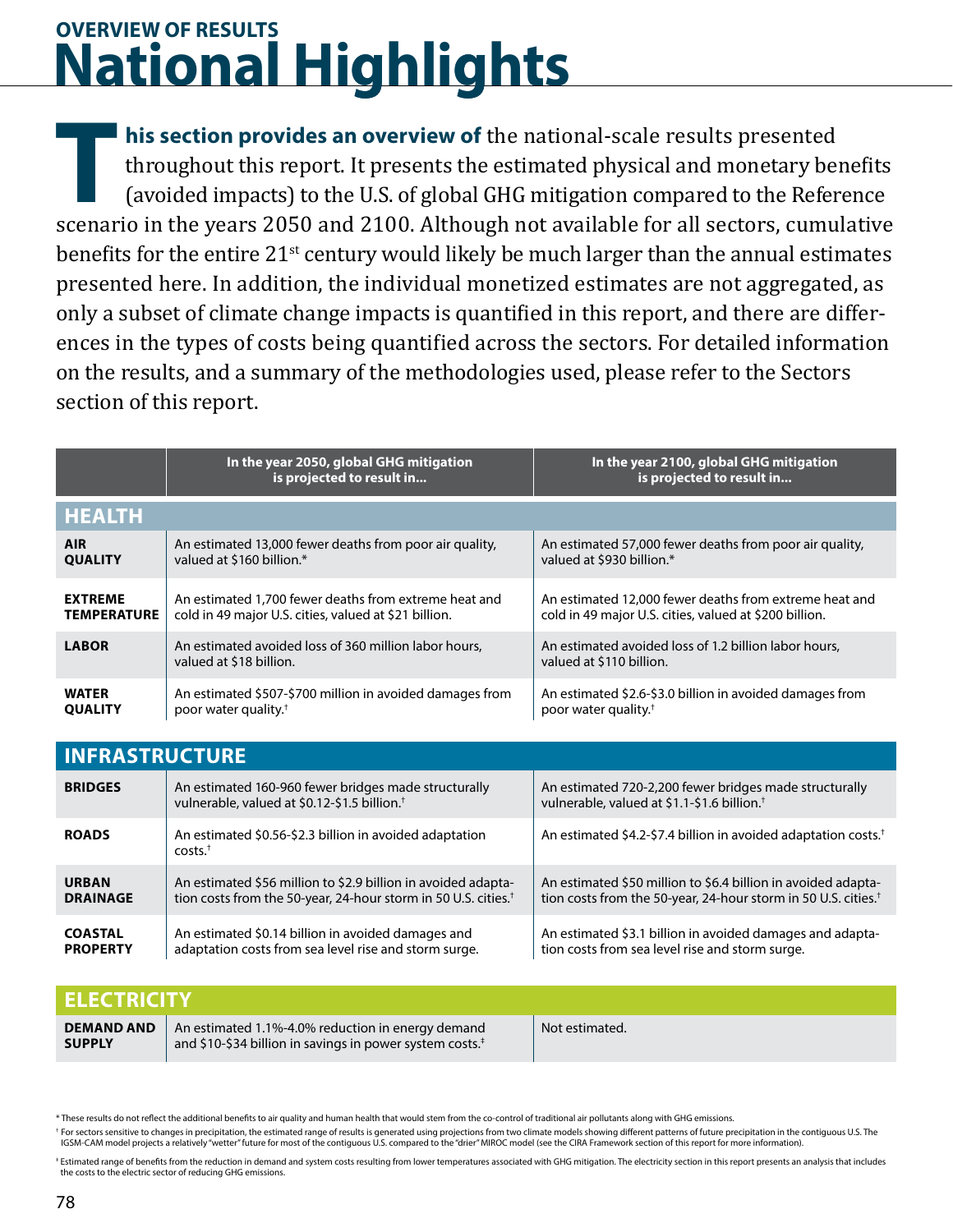|                                                    | In the year 2050, global GHG mitigation<br>is projected to result in                                                                                                          | In the year 2100, global GHG mitigation<br>is projected to result in                                                                                            |  |
|----------------------------------------------------|-------------------------------------------------------------------------------------------------------------------------------------------------------------------------------|-----------------------------------------------------------------------------------------------------------------------------------------------------------------|--|
| <b>WATER RESOURCES</b>                             |                                                                                                                                                                               |                                                                                                                                                                 |  |
| <b>INLAND</b><br><b>FLOODING</b>                   | An estimated change in flooding damages ranging from \$260<br>million in damages to \$230 million in avoided damages. <sup>†</sup>                                            | An estimated change in flooding damages ranging from<br>\$32 million in damages to \$2.5 billion in avoided damages. <sup>†</sup>                               |  |
| <b>DROUGHT</b>                                     | An estimated 29%-45% fewer severe and extreme droughts,<br>with corresponding avoided damages to the agriculture<br>sector of approximately \$1.2-\$1.4 billion. <sup>+</sup> | An estimated 40%-59% fewer severe and extreme droughts,<br>with corresponding avoided damages to the agriculture<br>sector of \$2.6-\$3.1 billion. <sup>+</sup> |  |
| <b>WATER</b><br><b>SUPPLY AND</b><br><b>DEMAND</b> | An estimated \$3.9-\$54 billion in avoided damages due to<br>water shortages. $†$                                                                                             | An estimated \$11-\$180 billion in avoided damages due to<br>water shortages. <sup>†</sup>                                                                      |  |

| <b>AGRICULTURE &amp; FORESTRY</b> |                                                      |                                                                    |
|-----------------------------------|------------------------------------------------------|--------------------------------------------------------------------|
| <b>AGRICULTURE</b>                | An estimated \$1.5-\$3.8 billion in avoided damages. | An estimated \$6.6-\$11 billion in avoided damages.                |
| <b>FORESTRY</b>                   | Estimated damages of \$9.5-\$9.6 billion.            | An estimated \$520 million to \$1.5 billion in avoided<br>damages. |

| <b>ECOSYSTEMS</b>                |                                                                                                                                                                                              |                                                                                                                                                                                              |
|----------------------------------|----------------------------------------------------------------------------------------------------------------------------------------------------------------------------------------------|----------------------------------------------------------------------------------------------------------------------------------------------------------------------------------------------|
| <b>CORAL</b><br><b>REEFS</b>     | An estimated avoided loss of 53% of coral in Hawaii,<br>3.7% in Florida, and 2.8% in Puerto Rico. These avoided<br>losses are valued at \$1.4 billion.                                       | An estimated avoided loss of 35% of coral in Hawaii, 1.2%<br>in Florida, and 1.7% in Puerto Rico. These avoided losses are<br>valued at \$1.2 billion.                                       |
| <b>SHELLFISH</b>                 | An estimated avoided loss of 11% of the U.S. oyster<br>supply, 12% of the U.S. scallop supply, and 4.6% of the<br>U.S. clam supply, with corresponding consumer benefits<br>of \$85 million. | An estimated avoided loss of 34% of the U.S. oyster<br>supply, 37% of the U.S. scallop supply, and 29% of the<br>U.S. clam supply, with corresponding consumer benefits<br>of \$380 million. |
| <b>FRESHWATER</b><br><b>FISH</b> | An estimated change in recreational fishing ranging from<br>\$13 million in avoided damages to \$3.8 million in damages. <sup>†</sup>                                                        | An estimated \$95-\$280 million in avoided damages<br>associated with recreational fishing. <sup>+</sup>                                                                                     |
| <b>WILDFIRE</b>                  | An estimated 2.1-2.2 million fewer acres burned and<br>corresponding avoided wildfire response costs of \$160-\$390<br>million. $†$                                                          | An estimated 6.0-7.9 million fewer acres burned and<br>corresponding avoided wildfire response costs of \$940<br>million to \$1.4 billion. <sup>+</sup>                                      |
| <b>CARBON</b><br><b>STORAGE</b>  | An estimated 26-78 million fewer metric tons of carbon<br>stored, and corresponding costs of \$7.5-\$23 billion. <sup>†</sup>                                                                | An estimated 1-26 million fewer metric tons of carbon stored,<br>and corresponding costs of \$880 million to \$12 billion. <sup>†</sup>                                                      |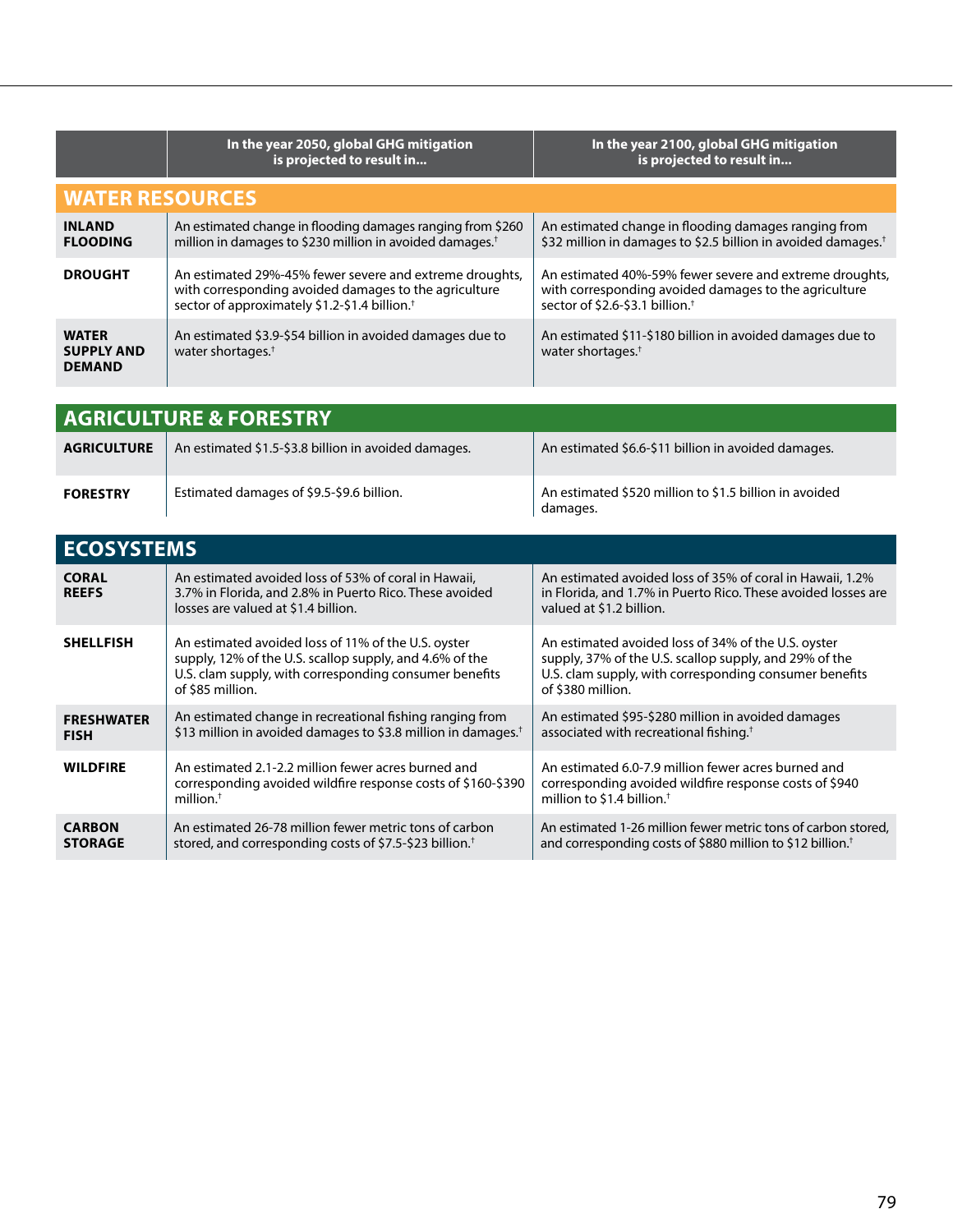## **Regional Highlights g g gOVERVIEW OF RESULTS**

**This section highlights regional impacts** of climate change in the U.S. For each sector, the map presents a region where substantial benefits of global GHG mitigation are projected to occur in the years 2050 or 2100.\* Note that the geographic scale at which impacts are  $\rightarrow$ 



## **CARBON STORAGE**

The Northwest is projected to experience a 6.1% decrease in terrestrial carbon storage in 2100 under the Reference scenario, compared to a 2.4% decrease in the Mitigation scenario.



## **WATER SUPPLY AND DEMAND**

California is projected to incur \$4.5 billion in damages in 2100 due to changes in water supply and demand in the Reference scenario. However, climate change under the Mitigation scenario is projected to result in an increase in welfare of \$40 million.



## **LABOR**

In 2100, the Southwest is projected to experience a 3.4% decrease in high-risk labor hours worked in the Reference scenario, compared to a decrease of 0.82% in the Mitigation scenario.



## **DROUGHT**

In the Southwest, the number of severe and extreme droughts is projected to nearly quadruple by the end of the century in the Reference scenario compared to today. In the Mitigation scenario, the incidence of drought is not projected to change substantially from present day.



## **WATER QUALITY**

The Southwest is projected to experience water quality damages of approximately \$1.8 billion in 2100 under the Reference scenario, compared to \$470 million in the Mitigation scenario.



## **CORAL REEFS**

By the end of the century, Hawaii is projected to lose 98% of its current shallow-water coral in the Reference scenario, compared to 64% in the Mitigation scenario.



 $\overline{\mathcal{L}}$ 

## **WILDFIRE**

**SHELLFISH**

the Mitigation scenario.

Acidification in the Pacific Northwest is already affecting U.S. shellfish harvests. The U.S. supplies of oysters, clams, and scallops are projected to decline 45%, 32%, and 48%, respectively, in the Reference scenario in 2100, compared to 11%, 3%, and 11%, respectively, in

In the Rocky Mountains, an estimated 1.9 million more acres are projected to burn in 2100 under the Reference scenario compared to today. In the Mitigation scenario, an estimated 1.5 million fewer acres are projected to burn compared to today.

## **INLAND FLOODING**



Estimates are presented in undiscounted 2014 dollars and rely upon climate projections from the IGSM-CAM climate model. Results using projections from other climate models, such as the MIROC model used throughout this report, could lead to variations in results for some sectors. \*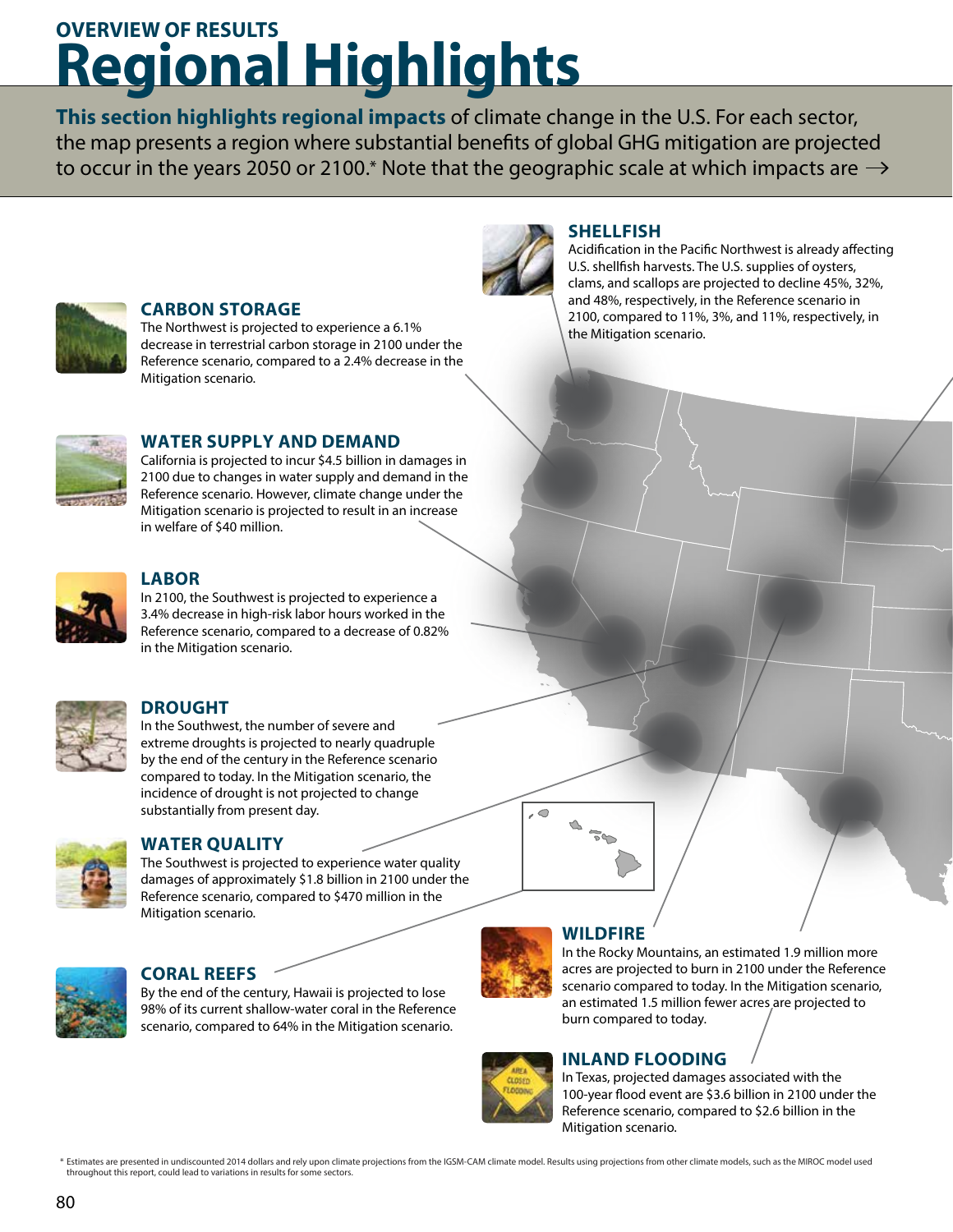quantified in the sectoral analyses vary. For example, some of the analyses calculate impacts for large watersheds, while others use the National Climate Assessment regions. For purposes of highlighting regional impacts, this section approximates the regions.



## **ROADS**

In 2100, the Great Plains region is projected to incur road damages of approximately \$3.5 billion in the Reference scenario, compared to \$1.1 billion in the Mitigation scenario.



## **BRIDGES**

In the Great Lakes region, approximately 520 bridges are projected to be vulnerable in 2100 under the Reference scenario, compared to 65 in the Mitigation scenario.

## **FRESHWATER FISH**

Throughout the Appalachians, global GHG mitigation is projected to preserve approximately 70% of habitat for coldwater fish species (e.g., trout) that would otherwise be lost by the end of the century to rising temperatures from unmitigated climate change.

### **EXTREME TEMPERATURE**

Without mitigation, major cities in the Northeast from D.C. to Boston are projected to suffer a combined 2,600 extreme temperature mortalities in 2100, compared to 190 in the Mitigation scenario.

## **URBAN DRAINAGE**

In 2100, major cities analyzed in the Great Plains are estimated to incur \$2.1 million per square mile in damages associated with urban drainage systems in the Reference scenario, compared to \$750,000 per square mile in the Mitigation scenario.



### **AIR QUALITY**

In 2100, areas of the Southeast are projected to experience an annual increase in ozone  $(O_3)$  and fine particulate matter (PM<sub>2.5</sub>) of 0.7 ppb and 1  $\mu$ g/m<sup>-3</sup>, respectively. In the Mitigation scenario, the levels of  $O_3$  and PM<sub>2.5</sub> are projected to decrease by 120% and 88%, respectively, compared to the Reference.

## **COASTAL PROPERTY**

In 2100, the Tampa Bay area is projected to incur \$2.8 billion in damages from sea level rise and storm surge in the Reference scenario without adaptation. When adaptation measures are implemented, total costs in 2100 fall to \$500 million in the Reference scenario, compared to \$450 million in the Mitigation scenario.



## **ELECTRICITY DEMAND**

The South Central region is projected to experience a 2.0% to 4.2% increase in electricity demand under the Reference scenario in 2050. In the Mitigation scenario, the projected change in demand ranges from -1.4% to 1.6%.



## **AGRICULTURE**

In the Southeast, yields of irrigated soybeans are projected to decrease 23% in 2100 under the Reference scenario. Under the Mitigation scenario, yields are projected to increase 4.7%.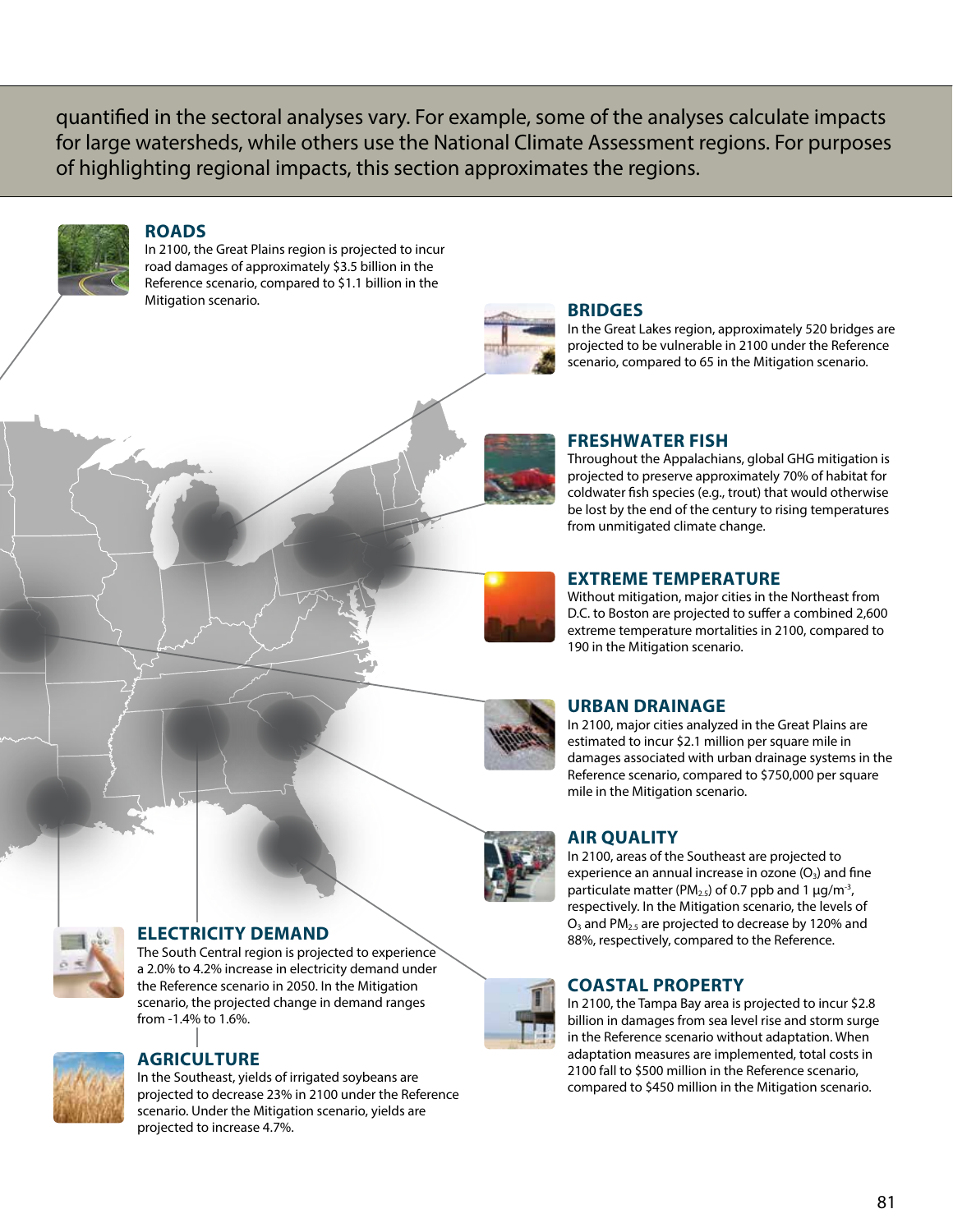# **Conclusion**

**Understanding the potential** timing and magnitude of climate change impacts in the U.S., and how they could be reduced or avoided through GHG mitigation, informs near- and long-term policies to address these risks. This report describes climate change damages in the U.S. across multiple sectors using a consistent set of scenarios and underlying assumptions.<sup>1</sup> In doing so, the study estimates the physical and economic risks of unmitigated climate change and the potential benefits to the U.S. of reducing global GHG emissions. Importantly, only a small portion of the impacts of climate change are estimated, and therefore this report captures just some of the total benefits of reducing GHGs. Looking across the large number of sectoral impacts described in this report, a number of key findings emerge:

- **Unmitigated climate change is projected to profoundly affect human health, the U.S. economy, and the environment.** The CIRA analyses demonstrate substantial and far-reaching changes over the course of the  $21^{st}$  century and particularly at the end of the century—with negative consequences for a large majority of the impact sectors. In addition, the analyses suggest that climate change impacts will not be uniform across the U.S., with most sectors showing a complex pattern of regional-scale impacts.
- **Global action to mitigate GHG emissions is projected to reduce and avoid impacts in the U.S. that would otherwise occur in a future with continued high growth in GHG emissions.** Importantly, these benefits are projected to increase over the course of the century. The analyses indicate that risks and impacts over the long term will not be avoided unless there is near-term action to significantly reduce GHG emissions. This report presents benefits for one illustrative global GHG mitigation scenario. More stringent emissions reductions would likely increase the benefits compared to the Reference scenario, and, conversely, less stringent reductions would likely decrease the benefits.
- **Global GHG mitigation substantially reduces the risk of some extreme weather events and their subsequent impacts on human health and well-being by the end of the century.**
- **Adaptation, especially in the infrastructure sector, can substantially reduce the estimated damages of climate change.** For some impacts, such as those described in the Coastal Property section, well-timed adaptation can have a larger effect on reducing the risks of inaction than global GHG mitigation, particularly in the near term, highlighting the need for concurrent mitigation and adaptation actions.



- ©Getty Images/Compassionate Eye Foundation/Justin Pumfrey
- **For some impacts, the effects of global GHG mitigation can vary across different projections of future climate.** This is particularly true for those sectors sensitive to changes in precipitation. For a few of these sectors, mitigation results in either benefits or disbenefits depending upon the simulated level of future precipitation.<sup>2</sup> By analyzing multiple types of impacts by sector, such as flooding, drought, water quality, and supply/demand in the water realm, and using a range of projections for future precipitation, a more comprehensive understanding of potential impacts and mitigation benefits is gained.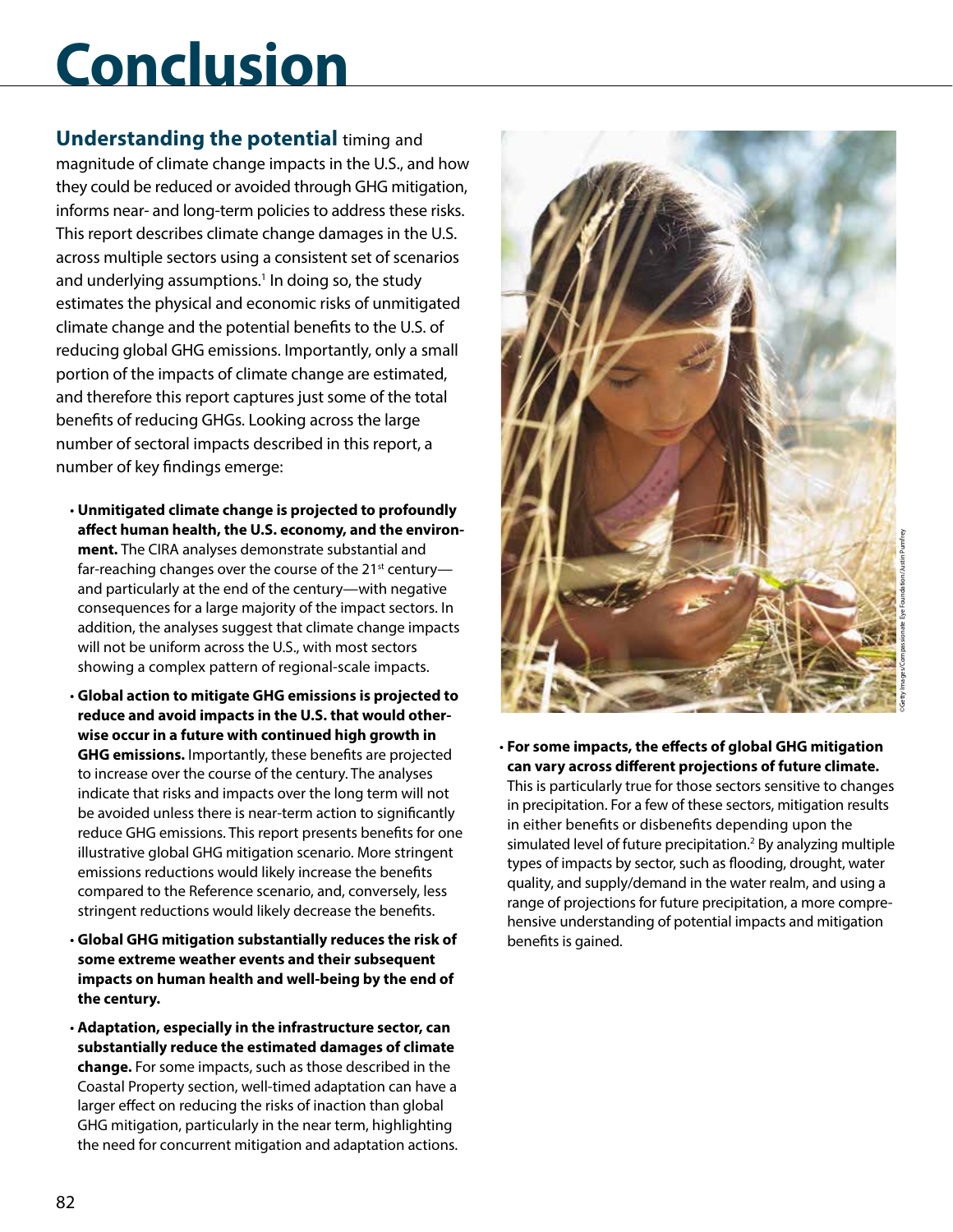## **Next Steps**

This report represents a significant and important contribution to estimating the multi-sectoral benefits to the U.S. of global GHG mitigation. Although the results presented in this report do not provide comprehensive coverage of all potential impacts, the breadth and depth of the analyses will expand in future work within the CIRA project. Comprehensive and quantitative estimates of climate change impacts are not only needed to evaluate the benefits of GHG mitigation, but also to evaluate the cost-effectiveness of adaptation responses, and to support the improvement of other economic tools used to analyze climate and energy policies. Although CIRA only begins to capture many of the dynamics and uncertainties involved in impact analysis (e.g., interactions among sectoral models), this report provides timely and quantitative estimates as the science continues to advance in this field. Future work to refine projections of how GHG emissions affect the climate, and how these changes affect society and the environment, will improve our understanding and confidence in the estimates presented in this report.

## **Additional Climate Change Resources**

**EPA's Climate Change website ([www.epa.](http://www.epa.gov/climatechange) [gov/climatechange\)](http://www.epa.gov/climatechange) provides a good starting point for further exploration of this topic. From this site, you can:**

- Read about greenhouse gas emissions, look through EPA's greenhouse gas inventories, and explore EPA's Greenhouse Gas Data Publication Tool.
- Learn about EPA's regulatory initiatives and partnership programs.
- Find out what you can do at home, on the road, at work, and at school to help reduce greenhouse gas emissions.

## **Other government and nongovernment websites also provide information about climate change. Here are some examples:**

- The Intergovernmental Panel on Climate Change (IPCC) is the international authority on climate change science. The IPCC website ([www.ipcc.ch/index.htm\)](http://www.ipcc.ch/index.htm) summarizes the current state of scientific knowledge about climate change and includes links to their most recent Fifth Assessment Report.
- The U.S. Global Change Research Program ([www.globalchange.gov](http://www.globalchange.gov)) is a multi-agency effort focused on improving our understanding of the science of climate change

and its potential impacts on the U.S. through reports like the National Climate Assessment.

**Finally, other groups are working to estimate the impacts of climate change in the U.S. and/or other world regions. Here are some examples:**

- The Inter-Sectoral Impact Model Intercomparison Project (ISI-MIP; [https://](https://www.pik-potsdam.de/research/climate-impacts-and-vulnerabilities/research/rd2-cross-cutting-activities/isi-mip) [www.pik-potsdam.de/research/](https://www.pik-potsdam.de/research/climate-impacts-and-vulnerabilities/research/rd2-cross-cutting-activities/isi-mip) [climate-impacts-and-vulnerabilities/](https://www.pik-potsdam.de/research/climate-impacts-and-vulnerabilities/research/rd2-cross-cutting-activities/isi-mip) [research/rd2-cross-cutting-activities/](https://www.pik-potsdam.de/research/climate-impacts-and-vulnerabilities/research/rd2-cross-cutting-activities/isi-mip) [isi-mip](https://www.pik-potsdam.de/research/climate-impacts-and-vulnerabilities/research/rd2-cross-cutting-activities/isi-mip)) is an international, communitydriven modelling effort bringing together impact models across sectors and scales. • The Risky Business Project [\(http://](http://riskybusiness.org/)
- [riskybusiness.org/\)](http://riskybusiness.org/) focuses on quantifying and publicizing the economic risks from the impacts of a changing climate in the U.S.
- The European Commission Joint Research Centre's PESETA II project (Projection of Economic impacts of climate change in Sectors of the European Union based on bottom-up Analysis; [http://peseta.jrc.ec.](http://peseta.jrc.ec.europa.eu/) [europa.eu/](http://peseta.jrc.ec.europa.eu/)) is a consistent multi-sectoral assessment of the impacts of climate change in Europe.



- AVOID ([http://www.metoffice.gov.uk/](http://www.metoffice.gov.uk/avoid/) [avoid/](http://www.metoffice.gov.uk/avoid/)) is a research program that provides modeling and scientific information to the U.K. Government on avoiding dangerous climate change brought on by greenhouse gas emissions.
- The project on the Benefits of Reduced Anthropogenic Climate Change (BRACE; <https://chsp.ucar.edu/brace>) focuses on differences in impacts resulting from climate change driven by high and low emissions scenarios.

## **Observed Climate Change**

**Climate Change Indicators in the United States:** EPA publishes a set of indicators describing trends related to the causes and effects of climate change. Focusing primarily on the U.S., this resource presents compelling evidence that many fundamental measures of observed climate are changing.



**Please visit EPA's website for more information:** <http://www.epa.gov/climatechange/science/indicators/index.html>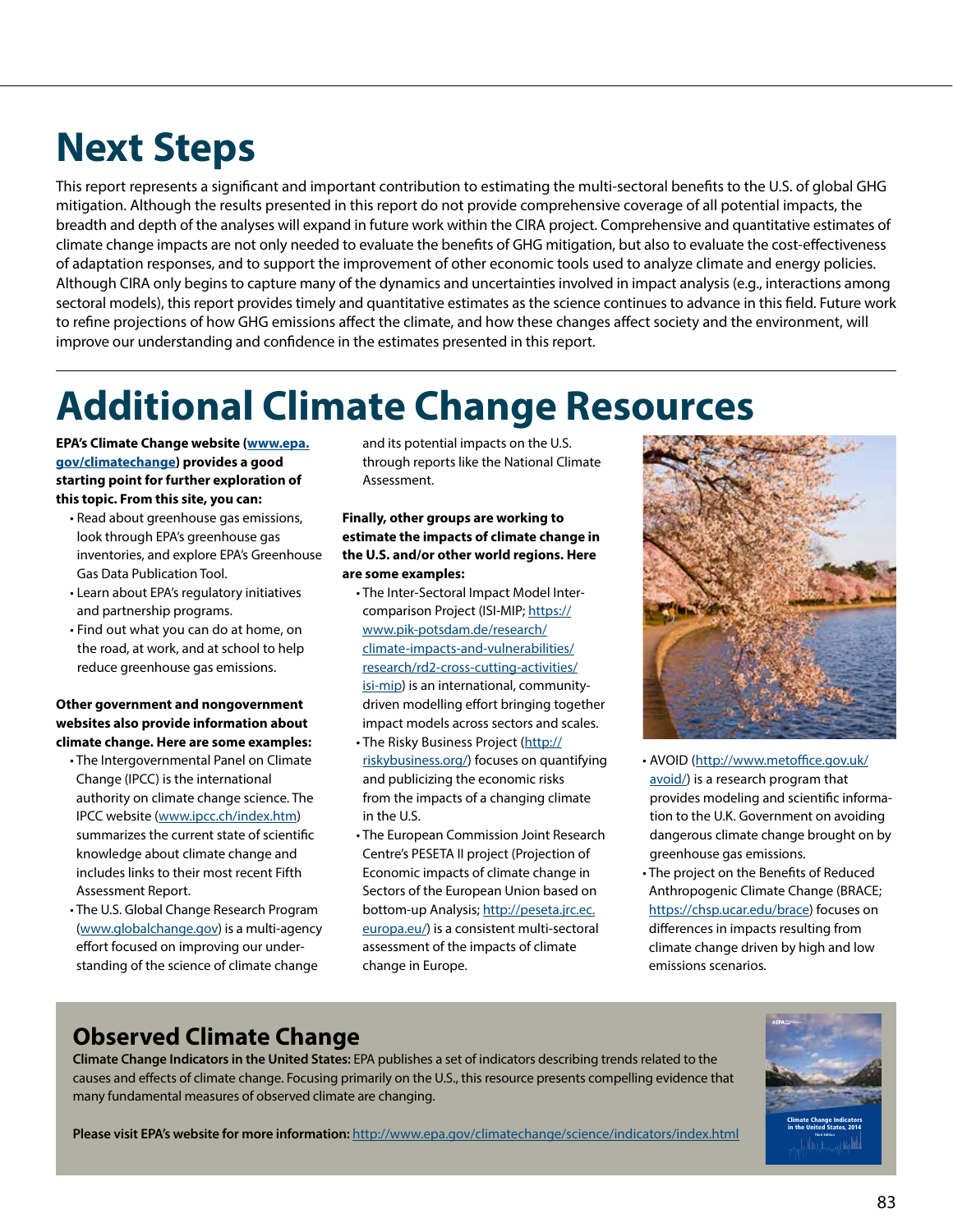

## **INTRODUCTION**

- 1 Martinich, J., J. Reilly, S. Waldhoff, M. Sarofim, and J. McFarland, Eds. 2015. Special Issue on "A Multi-Model Framework to Achieve Consistent Evaluation of Climate Change Impacts in the United States." *Climatic Change*.
- 2 While beyond the scope of this report, analyses of the adequacy of current GHG mitigation efforts, at domestic and global scales, relative to the magnitude of climate change risks are described in the assessment literature. See: 1) Jacoby, H. D., A. C. Janetos, R. Birdsey, J. Buizer, K. Calvin, F. de la Chesnaye, ... and J. West. 2014. Ch. 27: Mitigation. In *Climate Change Impacts in the United States: The Third National Climate Assessment,* J. M. Melillo, Terese (T.C.) Richmond, and G. W. Yohe, Eds. U.S. Global Change Research Program. DOI:10.7930/J0C8276J; and 2) IPCC. 2014. Climate Change 2014: Mitigation of Climate Change. *Contribution of Working Group III to the Fifth Assessment Report of the Intergovernmental Panel on Climate Change*, Edenhofer, O., R. Pichs-Madruga, Y. Sokona, E. Farahani, S. Kadner, K. Seyboth, ... and J.C. Minx, Eds. New York, NY: Cambridge University Press.
- 3 United Nations Framework Convention on Climate Change. 2013. Report of the Conference of the Parties on its nineteenth session, held in Warsaw from November 11-23, 2013. Part one: Proceedings. FCCC/CP/2013/10.
- 4 CIRA uses sectoral impact models driven by consistent climate and socioeconomic scenarios to analyze both physical impacts and economic damages of climate change at national and regional scales in the U.S. This unique multi-model design allows for 'apples-to-apples' comparisons of impacts and benefits of global GHG mitigation across sectors, but is not comprehensive in scope. The impact estimates presented in this report are consistent with the key findings of the U.S. Global Change Research Program's Third National Climate Assessment. See Section H of the Technical Appendix for this report for a more detailed comparison of key findings.
- 5 The Social Cost of Carbon (SCC) is a metric that estimates the economic value of impacts associated with the global emission of one ton of carbon dioxide (CO<sub>2</sub>) or, conversely, the economic benefit of avoiding or reducing one ton of  $CO<sub>2</sub>$  (in dollars per ton of CO2 in a given year). Unlike CIRA, the SCC draws from models of anticipated climate change impacts and benefits across the entire globe, not just for the U.S. The SCC has already been applied to estimate the global economic benefits of  $CO<sub>2</sub>$  emission reductions from certain U.S. regulations, but it does not provide explicit information about how the actual physical impacts in specific sectors of the U.S. may change over time and space. For more information, see: U.S. Interagency Working Group on the Social Cost of Carbon. 2013. Technical support document: Technical update of the social cost of carbon for regulatory impact analysis under Executive Order 12866.
- 6 The CIRA project estimates the benefits to the U.S. of global action on climate change. Importantly, the costs of GHG mitigation are not assessed in the project. As such, the analysis presented in the report does not constitute a cost-benefit assessment of climate policy. The costs of reducing GHG emissions have been well examined in the scientific literature (see references below), where recent assessments have used multiple economic models to investigate the sensitivity of costs to policy design, assumptions about the availability of low carbon-emitting energy technologies, socioeconomic and demographic changes, and other important sources of uncertainty. The one instance in the CIRA project where mitigation costs are considered is in the electricity sector (see Electricity section for details). For that sector, the impact of climate change on costs to the U.S. electric power system is estimated along with the costs associated with GHG emission reductions in that sector. See: Fawcett, A., L. Clarke, and J. Weyant. 2013. Introduction to EMF 24. *The Energy Journal.* DOI:10.5547/01956574.35.SI1.1; White House Council of Economic Advisors. 2014. The Cost of Delaying Action to Stem Climate Change. Executive Office of the President of the United States; CCSP.

2007. Scenarios of Greenhouse Gas Emissions and Atmospheric Concentrations (Part A) and Review of Integrated Scenario Development and Application (Part B). *A Report by the U.S. Climate Change Science Program and the Subcommittee on Global Change Research,* Clarke, L., J. Edmonds, J. Jacoby, H. Pitcher, J. Reilly, R. Richels, ... and M. Webster (Authors). Washington, DC: Department of Energy; Kriegler, E., J.P. Weyant, G.J. Blanford, V. Krey, L. Clarke, J. Edmonds, ... and D.P van Vuuren. 2013. The role of technology for achieving climate policy objectives: overview of the EMF 27 study on global technology and climate policy strategies. *Climatic Change*. DOI:10.1007/ s10584-013-0953-7; and Kriegler, E., K. Riahi, N. Bauer, V.J. Schwanitz, N. Petermann, V. Bosetti, ... and O. Edenhofer. 2015. Making or breaking climate targets: the AMPERE study on staged accession scenarios for climate policy. *Technological Forecast and Social Change*. DOI:10.1016/j.techfore.2013.09.021; *Energy Economics*. Volume 31, Supplement 2, Pages S63-S306 (2009). International, U.S. and E.U. Climate Change Control Scenarios: Results from EMF 22. Edited by Leon Clarke, Christoph Böhringer and Tom F. Rutherford.

7 Example of co-benefit literature: IPCC. 2014. Climate Change 2014: Mitigation of Climate Change. *Contribution of Working Group III to the Fifth Assessment Report of the Intergovernmental Panel on Climate Change*, Edenhofer, O., R. Pichs-Madruga, Y. Sokona, E. Farahani, S. Kadner, K. Seyboth, ... and J.C. Minx, Eds. New York, NY: Cambridge University Press.

## **SUMMARY OF KEY FINDINGS**

- 1 This section draws upon conclusions described in the overview paper for the CIRA special issue: Waldhoff, S., J. Martinich, M. Sarofim, B. DeAngelo, J. McFarland, L. Jantarasami, K. Shouse, A. Crimmins, S. Ohrel, and J. Li. 2014. Overview of the Special Issue: A multi-model framework to achieve consistent evaluation of climate change impacts in the United States. *Climatic Change*. DOI:10.1007/s10584-014-1206-0.
- 2 Changes in extreme weather events across the CIRA scenarios are discussed in more detail in: Monier, E. and X. Gao. 2014. Climate change impacts on extreme events in the United States: an uncertainty analysis. *Climatic Change*. DOI:10.1007/s10584-013- 1048-1.
- 3 See, for example: 1) Ciscar, J-C, A. Iglesias, L. Feyen, L. Szabó, D. Van Regemorter, B. Amelung, … and A. Soria. 2011. Physical and economic consequences of climate change in Europe. *Proc Natl Acad Sci USA*. DOI:10.1073/pnas.1011612108; 2) Frumhoff, P.C., J.J. McCarthy, J.M. Melillo, S.C. Moser, and D.J. Wuebbles. 2007. Confronting climate change in the U.S. Northeast: science, impacts, and solutions. Report of the Northeast Climate Impacts Assessment. Cambridge, MA: Union of Concerned Scientists; and 3)Hayhoe, K., D. Cayan, C.B. Field, P.C. Frumhoff, E.P. Maurer, N.L. Miller, … and J.H. Verville. 2004. Emissions pathways, climate change, and impacts on California. *Proc Natl Acad Sci USA*. DOI:10.1073/pnas.0404500101.
- 4 Throughout the report, future benefits—i.e., the annual time series of avoided costs are discounted at a 3% rate to reflect their value in the present day, which is defined as the year 2015 in this report. In short, discounting provides an equal basis to compare the value of benefits (and costs) that occur in different time periods. The discount rate itself reflects the trade-off between consumption today and consumption tomorrow, meaning that with a positive discount rate, benefits that occur today are worth more than they would be tomorrow. A higher discount rate implies a greater preference for present-day consumption and a lower present value of future damages. A lower discount rate implies a greater value on future damages. That is, the present value of future damages calculated at a 5% rate will be lower than those calculated using a 3% rate. There are many ways to select a discount rate and little consensus about which discount rate is most appropriate, particularly when assessing benefits that span multiple generations. Therefore, we selected 3%, a commonly employed rate in the climate impacts and benefits literature. This rate was also used to calculate two of the U.S. Government's four Social Cost of Carbon estimates (including the central value), which estimate climate damages that occur over long time horizons. In particular, the U.S. Government review found that it was consistent with estimates provided in the economics literature and noted that 3% roughly corresponds to the after-tax riskless interest rate. For a detailed discussion on discount rate selection, please see the Social Cost of Carbon Technical Support Document, available at [http://www.epa.gov/oms/](http://www.epa.gov/oms/climate/regulations/scc-tsd.pdf) [climate/regulations/scc-tsd.pdf.](http://www.epa.gov/oms/climate/regulations/scc-tsd.pdf)

## **CIRA FRAMEWORK**

- Martinich, J., J. Reilly, S. Waldhoff, M. Sarofim, and J. McFarland, Eds. 2015. Special Issue on "A Multi-Model Framework to Achieve Consistent Evaluation of Climate Change Impacts in the United States." *Climatic Change*.
- 2 Melillo, J.M., T.C. Richmond, and G.W. Yohe, Eds. 2014. Climate Change Impacts in the United States: The Third National Climate Assessment. Appendix 5: Scenarios and Models. U.S. Global Change Research Program. DOI:10.7930/J0Z31WJ2.
- 3 While beyond the scope of this report, analyses of the adequacy of current GHG mitigation efforts, at domestic and global scales, relative to the magnitude of climate change risks are described in the assessment literature. See, for example: 1) Jacoby, H. D., A. C. Janetos, R. Birdsey, J. Buizer, K. Calvin, F. de la Chesnaye, ... and J. West. 2014. Ch. 27: Mitigation. *Climate Change Impacts in the United States: The Third National*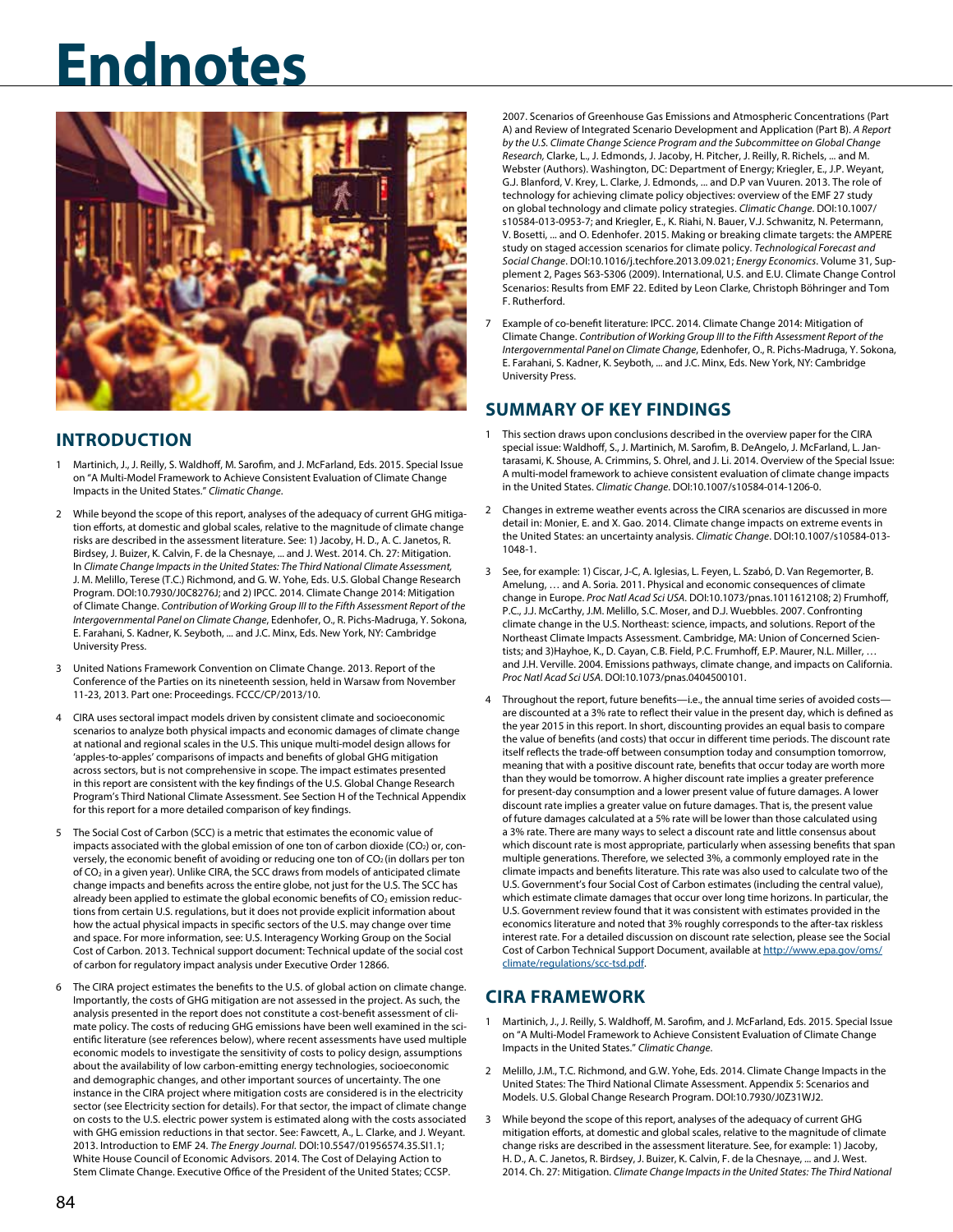*Climate Assessment*, J. M. Melillo, Terese (T.C.) Richmond, and G. W. Yohe, Eds., U.S. Global Change Research Program. DOI:10.7930/J0C8276J; and 2) IPCC. 2014. Climate Change 2014: Mitigation of Climate Change. *Contribution of Working Group III to the Fifth Assessment Report of the Intergovernmental Panel on Climate Change*, Edenhofer, O., R. Pichs-Madruga, Y. Sokona, E. Farahani, S. Kadner, K. Seyboth, ... and J.C. Minx, Eds. New York, NY: Cambridge University Press.

- 4 A third emissions scenario was applied in most CIRA sectoral analyses, as described and presented in the research papers supporting the project. In 2100, this scenario, called Policy 4.5 in the CIRA project, achieves a radiative forcing of approximately 4.2 W/m<sup>2</sup> with an atmospheric GHG concentration of 600 ppm ( $CO<sub>2</sub>$  equivalent). This radiative forcing value reflects GHG radiative forcing (i.e., not including aerosols) and uses a baseline of 1750 (both of which are necessary adjustments for comparing to the IPCC RCPs), therefore making it slightly different than the value reported previously in the CIRA literature (4.5 W/m<sup>2</sup>).
- 5 Paltsev, S., J.M. Reilly, H.D. Jacoby, R.S. Eckaus, J. McFarland, M. Sarofim, M. Asadoorian, and M. Babiker. 2005. The MIT Emissions Prediction and Policy Analysis (EPPA) model: version 4. Report 125, MIT Joint Program on the Science and Policy of Global Change. <http://globalchange.mit.edu/publications>.
- 6 By 2100 (using a baseline of 1750), the CIRA Reference scenario has a total radiative forcing of 9.8 W/m<sup>2</sup>, which appears considerably larger than RCP 8.5. However, the contrast is primarily due to differences in how forcing is calculated by different GCMs used in developing those scenarios. The IGSM radiation code was derived from the GISS climate model, and therefore when calculating radiative forcing due to increased concentrations in the IGSM, forcing functions fit to the GISS code were used rather than the more common approach of using simplified equations, such as those defined in IPCC's Third Assessment Report. Using these simplified equations, total radiative forcing for the CIRA Reference is 8.6 W/m<sup>2</sup>, and 3.2 W/m<sup>2</sup> for the Mitigation scenario. Other differences between the IGSM scenarios and the RCPs are due to differences in anthropogenic emissions, natural emissions responses to warming, and atmospheric chemistry.
- 7 Paltsev, S., E. Monier, J. Scott, A. Sokolov, and J. Reilly. 2013. Integrated economic and climate projections for impact assessment. *Climatic Change*. DOI:10.1007/s10584- 013-0892-3. We also note that the Reference scenario is calibrated using historic GHG emissions through 2010; see Paltsev et al. (2013) for more information.
- 8 Paltsev, S., E. Monier, J. Scott, A. Sokolov, and J. Reilly. 2013. Integrated economic and climate projections for impact assessment. *Climatic Change*. DOI:10.1007/s10584-013- 0892-3.
- 9 Radiative forcing (including CO<sub>2</sub>, CH<sub>4</sub>, N<sub>2</sub>O, PFCs, SF<sub>6</sub>, HFCs, CFCs and HCFCs) for the Reference and Mitigation scenarios (see Paltsev et al. 2013), compared to the four RCPs (data from Meinshausen et al. 2011). The negative forcing effects of aerosols are not included. See: Meinshausen, M., S. J. Smith, K. V. Calvin, J. S. Daniel, M. L. T. Kainuma, J.- F. Lamarque, ... and D. van Vuuren. 2011. The RCP Greenhouse Gas Concentrations and their Extension from 1765 to 2300. *Climatic Change*. DOI:10.1007/s10584-011-0156-z.
- 10 Please see the literature underlying the CIRA project for information on post-processing and bias-correction of climate outputs for use in the sector analyses.
- 11 Monier, E., X. Gao, J.R. Scott, A.P. Sokolov, and C.A. Schlosser. 2014. A framework for modeling uncertainty in regional climate change. *Climatic Change*. DOI:10.1007/ s10584-014-1112-5.
- 12 Adaptive actions modeled in the sectoral analyses of this report should not be interpreted as recommendations of these particular strategies.
- 13 Walsh, J., D. Wuebbles, K. Hayhoe, J. Kossin, K. Kunkel, G. Stephens, ... and R. Somerville. 2014. Chapter 2: Our Changing Climate. *Climate Change Impacts in the United States: The Third National Climate Assessment*, J.M. Melillo, R.C. Richmond, and G. W. Yohe, Eds. U.S. Global Change Research Program. DOI:10.7930/J0KW5CXT.
- 14 The U.S. Global Change Research Program's National Climate Assessment (NCA) results are reported for the RCP 8.5 scenario, using a range (5<sup>th</sup>-95<sup>th</sup> percentile) of results from a suite of climate models, adjusted to match the same baseline period used for the IGSM-CAM model. The NCA also presents results from the older SRES models: the A2 scenario from SRES was projected to warm by 5-8°F by 2100.
- 15 Future climate change depends on the response of the global climate system to rising GHG concentrations (i.e., how much temperatures will rise in response to a given increase in atmospheric  $CO<sub>2</sub>$ ). Assumptions about this relationship are referred to as climate sensitivity.
- 16 IPCC. 2014. Summary for Policymakers. In: Climate Change 2014, Mitigation of Climate Change. *Contribution of Working Group III to the Fifth Assessment Report of the Intergovernmental Panel on Climate Change,* Edenhofer, O., R. Pichs-Madruga, Y. Sokona, E. Farahani, S. Kadner, K. Seyboth, ... and J.C. Minx, Eds. New York, NY.
- 17 IPCC. 2013. Summary for Policymakers. In: Climate Change 2013: The Physical Science Basis. *Contribution of Working Group I to the Fifth Assessment Report of the Intergovernmental Panel on Climate Change,* Stocker, T.F., D. Qin, G.-K. Plattner, M. Tignor, S.K. Allen, J. Boschung, ... and P.M. Midgley, Eds. New York, NY.
- 18 The estimate of warming from the historical period (0.65°C) used in Figure 1 of the Temperature Projections section is slightly less than the IPCC's estimate of 0.85°C because the former utilizes a 30-yr average (1980-2009) to represent the current period.
- 19 Warming from the historical period (0.65°C) comparing 1880-1909 to 1980-2009 was calculated using the NOAA Global Historical Climatology Network GHCN-3 dataset of Global Land and Ocean Temperature Anomalies (available at [http://www.ncdc.noaa.](http://www.ncdc.noaa.gov/cag/time-series/global/globe/land_ocean/ytd/12/1880-2014.csv) [gov/cag/time-series/global/globe/land\\_ocean/ytd/12/1880-2014.csv](http://www.ncdc.noaa.gov/cag/time-series/global/globe/land_ocean/ytd/12/1880-2014.csv)). Combined with this historical warming, the 2°C target (relative to preindustrial) is equivalent to a warming of 2.43°F (relative to the 1980-2009 baseline period), as shown in Figure 1 of the Temperature Projections section. This value is consistent with the average of the last two decades of the century (2081-2100) for the CIRA Mitigation scenario: 2.23°F.
- 20 Monier, E. and X. Gao. 2014. Climate change impacts on extreme events in the United States: an uncertainty analysis. *Climatic Change*, DOI:10.1007/s10584-013-1048-1.
- 21 Ibid.
- 22 The CIRA sea level rise scenarios are at the high end of projected sea level rise rates for similar scenarios based on recent publications (Horton et al. 2014, Kopp et al. 2014). However, we also note that the effect of GHG mitigation on reducing the increase in future sea level was found to be larger in these studies. The use of a smaller sea level rise would likely lead to a decrease in total damages, but a larger reduction in sea level rise due to the Mitigation scenario would likely yield larger economic benefits than those presented in this report. See: 1) Horton, B.J., S. Rahmstorf, S.E. Engelhart, and A.C. Kemp. 2014. Expert assessment of sea-level rise by AD 2100 and AD 2300. *Quaternary Science Reviews.* DOI:10.1016/j.quascirev.2013.11.002; and 2) Kopp, R.E., R.M. Horton, C.M. Little, J.X. Mitrovica, M. Oppenheimer, D.J. Rasmussen, B.H.Strauss, and C. Tebaldi. 2014. Probabilistic 21<sup>st</sup> and 22<sup>nd</sup> century sea-level projections at a global network of tide-gauge sites. *Earth's Future*. DOI:10.1002/2014EF000239.
- 23 Walsh, J., D. Wuebbles, K. Hayhoe, J. Kossin, K. Kunkel, G. Stephens, ... and R. Somerville. 2014. Chapter 2: Our Changing Climate. *Climate Change Impacts in the United States: The Third National Climate Assessment*, J.M. Melillo, R.C. Richmond, and G. W. Yohe, Eds. U.S. Global Change Research Program. DOI:10.7930/J0KW5CXT.
- 24 Meier, M.F., M.B. Dyurgerov, U.K. Rick, S. O'Neel, W.T. Pfeffer, R. S. Anderson, S.P. Anderson, and A.F. Glazovsky. 2007. Glaciers dominate eustatic sea-level rise in the 21st century. *Science*. DOI:10.1126/science.1143906.
- 25 Vermeer, M., and S. Rahmstorf. 2009. Global sea level linked to global temperature. *Proceedings of the National Academy of Sciences*. DOI:10.1073/pnas.0907765106.
- 26 The CIRA sea level rise projections were estimated following the methodology of Vermeer and Rahmstorf (2009). The methodology of Vermeer and Rahmstorf builds off that from Rahmstorf (2007) and is described in detail in those papers. In short, projections were estimated using an empirical relationship between global air temperature and sea level change, including contributions from glaciers and ice sheets. This relationship was then applied to the ambient average air temperature trajectories from the IGSM-CAM model (Paltsev et al. 2013) to project future sea levels.
- 27 Paltsev, S., E. Monier, J. Scott, A. Sokolov, and J. Reilly. 2013. Integrated economic and climate projections for impact assessment. *Climatic Change*. DOI:10.1007/s10584-013- 0892-3.
- 28 For each scenario, a site-specific, fixed annual rate of land subsidence or uplift is estimated, which combines with the SLR scenario to yield site-specific relative sea level rise. Historical vertical land movement is based on annual average measurements from National Oceanic and Atmospheric Administration (NOAA) tide gauge data from 68 sites with at least 25 years of continuous measurements and linear interpolation of subsidence rates for all cells that lie between the selected sites. An estimated 1.7 mm/ year is subtracted from the tide gauge annual average to account for the component of relative sea level rise that is accounted for by 20<sup>th</sup> century sea level change, yielding the site-specific subsidence/uplift rate.
- 29 The CIRA approach for calculating relative sea level rise assumes that the difference in rate between global and relative sea level change will continue into the future. Because some physical processes (e.g., changes in differential ocean heating) will likely change in the future at rates different from what is reflected in historical tide gauge data, the CIRA approach does not capture all of these dynamics. For more information, see: Neumann, J., D. Hudgens, J. Herter, and J. Martinich. 2010. The Economics of Adaptation along Developed Coastlines. *Wiley Interdisciplinary Reviews: Climate Change*. DOI:10.1002/wcc.90.
- 30 Walsh, J., D. Wuebbles, K. Hayhoe, J. Kossin, K. Kunkel, G. Stephens, ... and R. Somerville. 2014. Appendix 3: Climate Science Supplement. *Climate Change Impacts in the United States: The Third National Climate Assessment*, J.M. Melillo, T.C. Richmond, and G.W. Yohe, Eds., U.S. Global Research Program. DOI:10.7930/J0KS6PHH.
- 31 Ibid.
- 32 Monier, E., X. Gao, J.R. Scott, A.P. Sokolov, and C.A. Schlosser. 2014. A framework for modeling uncertainty in regional climate change. *Climatic Change*. DOI:10.1007/ s10584-014-1112-5.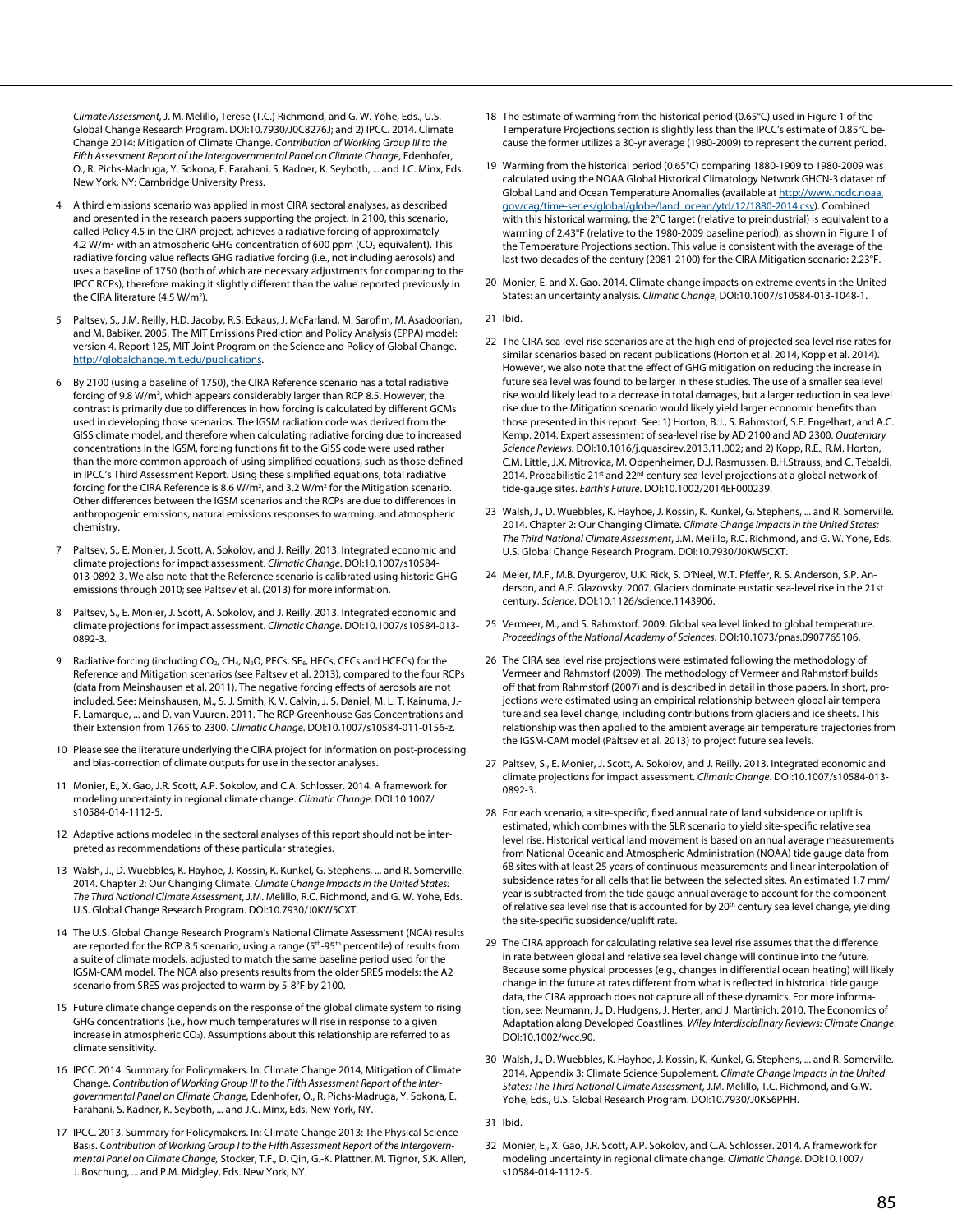### 33 Ibid.

- 34 All three CIRA emissions scenarios contain the same level of global and U.S. population change over time.
- 35 For each emissions scenario, values represent the ensemble mean of the five IGSM-CAM initializations using a climate sensitivity of 3°C.
- 36 IPCC. 2013. Climate Change 2013: The Physical Science Basis. *Contribution of Working Group I to the Fifth Assessment Report of the Intergovernmental Panel on Climate Change,* Stocker, T.F., D. Qin, G.-K. Plattner, M. Tignor, S.K. Allen, J. Boschung, ... and P.M. Midgley, Eds. New York, NY: Cambridge University Press.
- 37 A climate sensitivity of 6°C is considered "low probability" when considering feedbacks expected over the next century. However, there is literature suggesting that slower feedbacks involving ice sheet and vegetation changes can lead to higher "Earth System Sensitivity" on timescales of several centuries, such that a sensitivity of 6°C will have a higher probability on these longer timescales. Additional feedbacks including methane and carbon cycles are not included in the climate sensitivity definition.
- 38 Mapped values represent the ensemble mean of the five IGSM-CAM initializations with different climate sensitivities under the Reference scenario.
- 39 All five maps assume a climate sensitivity of 3*°*C under the Reference scenario.
- 40 A method by which the average change produced by running a climate model is combined with the specific geographic pattern of change calculated from a different model in order to approximate the result that would be produced by the second model.
- 41 Please refer to: 1) Monier, E., X. Gao, J.R. Scott, A.P. Sokolov, and C.A. Schlosser. 2014. A framework for modeling uncertainty in regional climate change. *Climatic Change*. DOI: 10.1007/s10584-014-1112-5; and 2) Flato, G., J. Marotzke, B. Abiodun, P. Braconnot, S.C. Chou, W. Collins, ... and M. Rummukainen. 2013. Evaluation of Climate Models. In: Climate Change 2013: The Physical Science Basis. *Contribution of Working Group I to the Fifth Assessment Report of the Intergovernmental Panel on Climate Change,* Stocker, T.F., D. Qin, G.-K. Plattner, M. Tignor, S.K. Allen, J. Boschung, A. Nauels, Y. Xia, V. Bex and P.M. Midgley, Eds. New York, NY: Cambridge University Press.
- 42 Monier, E., X. Gao, J.R. Scott, A.P. Sokolov, and C.A. Schlosser. 2014. A framework for modeling uncertainty in regional climate change. *Climatic Change*. DOI:10.1007/ s10584-014-1112-5.
- 43 This section draws upon conclusions described in the overview paper for the CIRA special issue: Waldhoff, S., J. Martinich, M. Sarofim, B. DeAngelo, J. McFarland, L. Jantarasami, K. Shouse, A. Crimmins, S. Ohrel, and J. Li. 2014. Overview of the Special Issue: A multi-model framework to achieve consistent evaluation of climate change impacts in the United States. *Climatic Change*. DOI:10.1007/s10584-014-1206-0.
- 44 For more information on these types of impacts, see: National Research Council. 2013. Abrupt Impacts of Climate Change: Anticipating Surprises. Washington, DC: The National Academies Press.
- 45 Monier, E., X. Gao, J.R. Scott, A.P. Sokolov, and C.A. Schlosser. 2014. A framework for modeling uncertainty in regional climate change. *Climatic Change*. DOI:10.1007/ s10584-014-1112-5.
- 46 Ongoing studies are investigating the influence of structural uncertainties across sectoral impact models. See: Huber, V., H.J. Schellnhuber, N.W. Arnell, K. Frieler, A.D. Friend, D. Gerten, ... and L. Warszawski. 2014. Climate impact research: beyond patchwork. *Earth System Dynamics.* DOI:10.5194/esd-5-399-2014.
- 47 For a discussion of interactions among the energy, water, and land use sectors, see: Hibbard, K., T. Wilson, K. Averyt, R. Harriss, R. Newmark, S. Rose, E. Shevliakova, and V. Tidwell. 2014. Ch. 10: Energy, Water, and Land Use. *Climate Change Impacts in the United States: The Third National Climate Assessment*, J. M. Melillo, Terese (T.C.) Richmond, and G. W. Yohe, Eds., U.S. Global Change Research Program. DOI:10.7930/J0JW8BSF.

### **SECTORS Health**

- 1 The economic estimates described throughout this report are presented in constant 2014 dollars. The literature underlying the CIRA project presents results primarily in 2005 dollars. This should be noted when comparing the results presented in this report with those in the CIRA literature. Dollar years were adjusted using the U.S. Bureau of Economic Analysis' Implicit Price Deflators for Gross Domestic Product. Source: U.S. Bureau of Economic Analysis, Table 1.1.9 Implicit Price Deflators for Gross Domestic Product, March 27, 2015, [http://www.bea.gov/national/index.htm.](http://www.bea.gov/national/index.htm)
- 2 Throughout the report, future benefits—i.e., the annual time series of avoided costs are discounted at a 3% rate to reflect their value in the present day, which is defined as the year 2015 in this report. In short, discounting provides an equal basis to compare the value of benefits (and costs) that occur in different time periods. The discount rate itself reflects the trade-off between consumption today and consumption tomorrow,



meaning that with a positive discount rate, benefits that occur today are worth more than they would be tomorrow. A higher discount rate implies a greater preference for present-day consumption and a lower present value of future damages. A lower discount rate implies a greater value on future damages. That is, the present value of future damages calculated at a 5% rate will be lower than those calculated using a 3% rate. There are many ways to select a discount rate and little consensus about which discount rate is most appropriate, particularly when assessing benefits that span generations. Therefore, we selected 3%, a commonly employed rate in the climate impacts and benefits literature. This rate was also used to calculate two of the U.S. Government's four Social Cost of Carbon estimates (including the central value), which estimate climate damages that occur over long time horizons. In particular, the U.S. Government review found that it was consistent with estimates provided in the economics literature and noted that 3% roughly corresponds to the after-tax riskless interest rate. For a detailed discussion on discount rate selection, please see the Social Cost of Carbon Technical Support Document, available at [http://www.epa.gov/oms/](http://www.epa.gov/oms/climate/regulations/scc-tsd.pdf) [climate/regulations/scc-tsd.pdf.](http://www.epa.gov/oms/climate/regulations/scc-tsd.pdf)

- 3 IPCC. 2014. Summary for Policymakers. In: Climate Change 2014: Impacts, Adaptation, and Vulnerability. Part A: Global and Sectoral Aspects. *Contribution of Working Group II to the Fifth Assessment Report of the Intergovernmental Panel on Climate Change*, Field, C.B., V.R. Barros, D.J. Dokken, K.J. Mach, M.D. Mastrandrea, T.E. Bilir, ... and L.L. White, Eds. New York, NY: Cambridge University Press.
- 4 Luber, G., K. Knowlton, J. Balbus, H. Frumkin, M. Hayden, J. Hess, ... and L. Ziska. 2014. Ch. 9: Human Health. *Climate Change Impacts in the United States: The Third National Climate Assessment*, J. M. Melillo, Terese (T.C.) Richmond, and G. W. Yohe, Eds., U.S. Global Change Research Program. DOI:10.7930/J0PN93H5.
- 5 U.S. Environmental Protection Agency. 2012. Ground Level Ozone: Health Effects. <http://www.epa.gov/groundlevelozone/health.html>.
- 6 Luber, G., K. Knowlton, J. Balbus, H. Frumkin, M. Hayden, J. Hess, ... and L. Ziska. 2014. Ch. 9: Human Health. *Climate Change Impacts in the United States: The Third National Climate Assessment*, J. M. Melillo, Terese (T.C.) Richmond, and G. W. Yohe, Eds., U.S. Global Change Research Program. DOI:10.7930/J0PN93H5.
- 7 Ibid.
- 8 U.S. Environmental Protection Agency. 2013. Integrated Science Assessment of Ozone and Related Photochemical Oxidants (Final Report). EPA/600/R-10/076F.
- 9 U.S. Environmental Protection Agency. 2009. Integrated Science Assessment for Particulate Matter (Final Report). EPA/600/R-08/139F.
- 10 A climate-induced drop in ozone is caused by increased atmospheric water vapor under a warmer climate. Higher humidity shortens the atmospheric lifetime of ozone in low-NOx (typically less densely-populated) conditions by enhancing its breakdown. Projected reductions in ground-level concentrations over the northern and western parts of the country are largely driven by this decline in background ozone.
- 11 For comparison, the current national 8-hour daily maximum ozone standard is 75 parts per billion: primary and secondary standard in the form of annual fourth-highest daily maximum 8-hour concentration averaged over 3 years.
- 12 Changes in ozone and  $PM_{2.5}$  concentrations in the Risks of Inaction section and in Figures 1 and 2 are not population-weighted.
- 13 Luber, G., K. Knowlton, J. Balbus, H. Frumkin, M. Hayden, J. Hess, ... and L. Ziska. 2014. Ch. 9: Human Health. *Climate Change Impacts in the United States: The Third National Climate*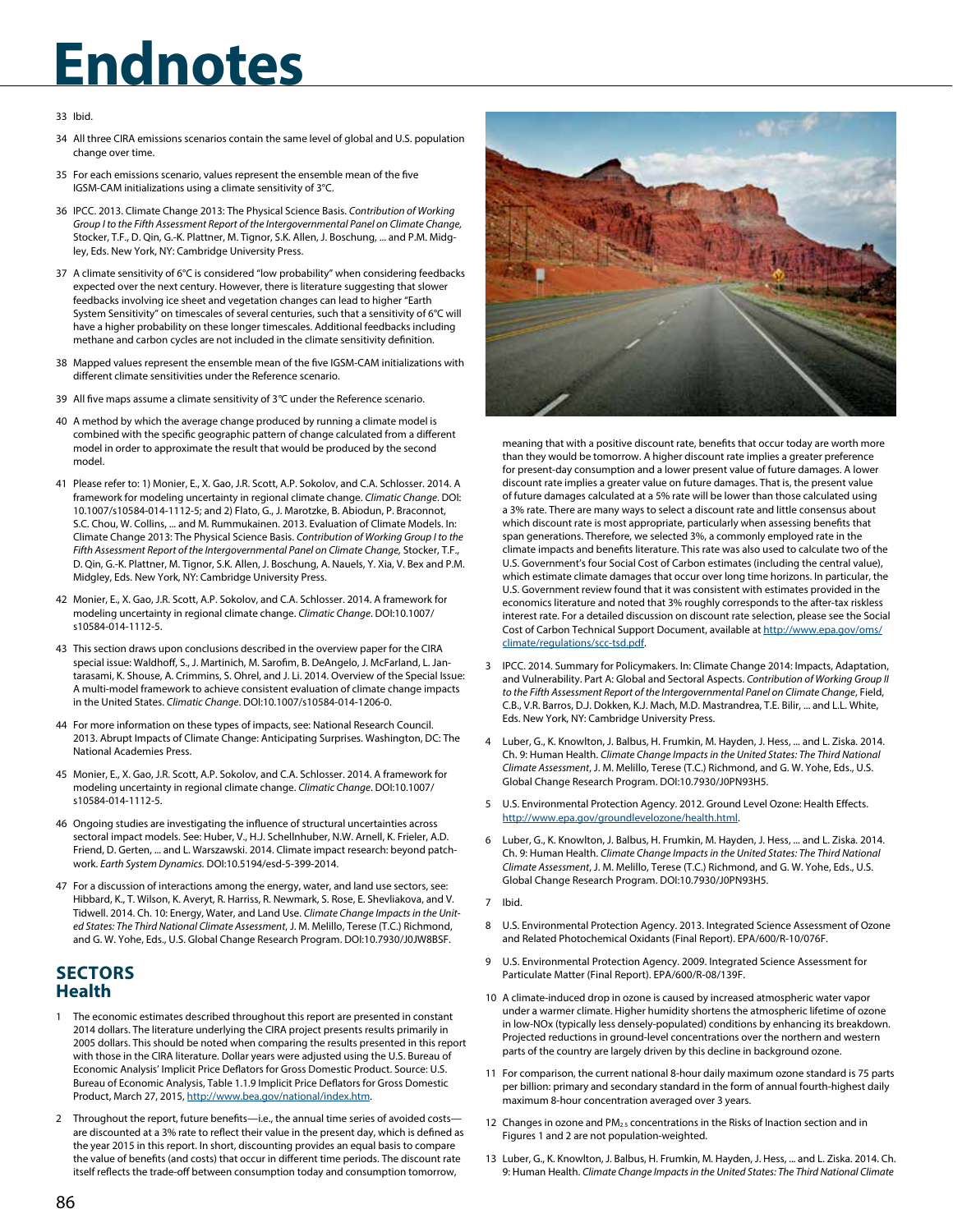*Assessment*, J. M. Melillo, Terese (T.C.) Richmond, and G. W. Yohe, Eds., U.S. Global Change Research Program. DOI:10.7930/J0PN93H5.

- 14 The ranges in mortality estimates are based on ensemble means and reflect the 95% confidence interval in concentration response functions. See Garcia-Menendez et al. (2015) for more information.
- 15 An additional mortality valuation approach using years of life saved is provided in Garcia-Menendez et al. (2015).
- 16 Reductions in PM<sub>2.5</sub> largely drive the change in mortality. However, the contribution of ozone pollution to these estimates increases towards the end of the century and accounts for 40% of the projected life years saved by 2100. See Garcia-Menendez et al. (2015) for more information.
- 17 For example: 1) Thompson, T.M., Rausch S., Saari R.K., and Selin N.E. 2014. A systems approach to evaluating the air quality co-benefits of U.S. carbon policies. *Nature Climate Change*. DOI: 10.1038/nclimate2342; 2) West, J., S. Smith, R. Silva, V. Naik, Y. Zhang, Z. Adelman, ... and J. Lamarque. 2013. Co-benefits of mitigating global greenhouse gas emissions for future air quality and human health. *Nature Climate Change*. DOI: 10.1038/nclimate2009; and 3) U.S. Environmental Protection Agency. 2014. Regulatory Impact Analysis for the Proposed Carbon Pollution Guidelines for Existing Power Plants and Emission Standards for Modified and Reconstructed Power Plants. Office of Air Quality Planning and Standards, Health & Environmental Impacts Division, Air Economics Group. Research Triangle Park, North Carolina.
- 18 IPCC. 2014. Climate Change 2014: Mitigation of Climate Change. *Contribution of Working Group III to the Fifth Assessment Report of the Intergovernmental Panel on Climate Change,* Edenhofer, O., R. Pichs-Madruga, Y. Sokona, E. Farahani, S. Kadner, K. Seyboth, ... and J.C. Minx, Eds. New York, NY: Cambridge University Press.
- 19 Fine particulate matter constituents analyzed include sulfate, elemental carbon, organic aerosol and ammonium nitrate.
- 20 Changes in mortality are estimated by applying the differences in daily-maximum 8-hour ozone (8-hr-max ozone) between May and September and daily average PM<sub>2.5</sub> to the concentration response functions.
- 21 At the time of this report's release, the U.S. Environmental Protection Agency's Guidelines for Preparing Economic Analyses report recommends a VSL of \$7.9 million (2008\$), based on 1990 incomes. To create a VSL using 2014\$ and based on 2010 incomes, the standard value was adjusted for inflation using BEA implicit price inflator for gross domestic product and for income growth adjustment based on a method described in the user manual of EPA's BenMAP model (pg. 109). The resulting value, \$9.45 million for 2010 (2014\$), was adjusted to future years by assuming an elasticity of VSL to GDP per capita of 0.4. Projections of GDP and population for the CIRA Reference scenario were employed. Using this approach, the VSL in 2050 is estimated at \$12.53 million and \$16.39 million in 2100. Finally, we note that the VSL values used in this report differ slightly from those used in Garcia-Menendez et al. (2015), which therefore affects the valuation estimates reported in each. Sources: 1) U.S. Environmental Protection Agency. 2014. Guidelines for Preparing Economic Analyses. National Center for Environmental Economics. [http://yosemite.epa.gov/ee/epa/eerm.nsf/vwAN/EE-0568-52.](http://yosemite.epa.gov/ee/epa/eerm.nsf/vwAN/EE-0568-52.pdf/$file/EE-0568-52.pdf) [pdf/\\$file/EE-0568-52.pdf](http://yosemite.epa.gov/ee/epa/eerm.nsf/vwAN/EE-0568-52.pdf/$file/EE-0568-52.pdf); 2) U.S. Bureau of Economic Analysis, Table 1.1.9 Implicit Price Deflators for Gross Domestic Product, March 27, 2015, [http://www.bea.gov/national/](http://www.bea.gov/national/index.htm) [index.htm;](http://www.bea.gov/national/index.htm) and 3) U.S. Environmental Protection Agency. 2012. BenMAP Users Manual. Office of Air Quality Planning and Standards.
- 22 Garcia-Menendez, F., R.K. Saari, E. Monier, and N.E. Selin. (2015) U.S. air quality and health benefits from avoided climate change under greenhouse gas mitigation. Environmental Science & Technology. DOI:10.1021/acs.est.5b01324.
- 23 Luber, G., K. Knowlton, J. Balbus, H. Frumkin, M. Hayden, J. Hess, ... and L. Ziska. 2014. Ch. 9: Human Health. *Climate Change Impacts in the United States: The Third National Climate Assessment*, J. M. Melillo, Terese (T.C.) Richmond, and G. W. Yohe, Eds., U.S. Global Change Research Program. DOI:10.7930/J0PN93H5.
- 24 U.S. Environmental Protection Agency. 2014. Climate Change Indicators in the United States. Third edition. EPA 430-R-14-004. [www.epa.gov/climatechange/indicators](http://www.epa.gov/climatechange/indicators).
- 25 Ibid.
- 26 Luber, G., K. Knowlton, J. Balbus, H. Frumkin, M. Hayden, J. Hess, ... and L. Ziska. 2014. Ch. 9: Human Health. *Climate Change Impacts in the United States: The Third National Climate Assessment*, J. M. Melillo, Terese (T.C.) Richmond, and G. W. Yohe, Eds., U.S. Global Change Research Program. DOI:10.7930/J0PN93H5.
- 27 Ibid.
- 28 Average results for the 49 cities included in the study.
- 29 See Mills et al. (2014) and Bierwagen et al. (2010) for details on usage of ICLUS population projections. Sources: 1) Mills, D., J. Schwartz, M. Lee, M. Sarofim, R. Jones, M. Lawson, M. Duckworth, and L. Deck. 2014. Climate Change Impacts on Extreme Temperature Mortality in Select Metropolitan Areas in the United States. *Climatic Change*. DOI: 10.1007/s10584-014-1154-8; and 2) Bierwagen, B.G., D.M. Theobald, C.R. Pyke, A. Choate, P. Groth, J.V. Thomas, and P. Morefield. 2010. National housing and impervious

surface scenarios for integrated climate impact assessments. *Proc Natl Acad Sci*. DOI: 10.1073/pnas.1002096107.

- 30 At the time of this report's release, the U.S. Environmental Protection Agency's Guidelines for Preparing Economic Analyses report recommends a VSL of \$7.9 million (2008\$), based on 1990 incomes. To create a VSL using 2014\$ and based on 2010 incomes, the standard value was adjusted for inflation using BEA implicit price inflator for gross domestic product and for income growth adjustment based on a method described in the user manual of EPA's BenMAP model (pg. 109). The resulting value, \$9.45 million for 2010 (2014\$), was adjusted to future years by assuming an elasticity of VSL to GDP per capita of 0.4. Projections of GDP and population for the CIRA Reference scenario were employed. Using this approach, the VSL in 2050 is estimated at \$12.53 million and \$16.39 million in 2100. Finally, we note that the VSL values used in this report differ slightly from those used in Garcia-Menendez et al. (2015), which therefore affects the valuation estimates reported in each. Sources: 1) U.S. Environmental Protection Agency. 2014. Guidelines for Preparing Economic Analyses. National Center for Environmental Economics. [http://yosemite.epa.gov/ee/epa/eerm.nsf/vwAN/EE-0568-52.](http://yosemite.epa.gov/ee/epa/eerm.nsf/vwAN/EE-0568-52.pdf/$file/EE-0568-52.pdf) [pdf/\\$file/EE-0568-52.pdf](http://yosemite.epa.gov/ee/epa/eerm.nsf/vwAN/EE-0568-52.pdf/$file/EE-0568-52.pdf); 2) U.S. Bureau of Economic Analysis, Table 1.1.9 Implicit Price Deflators for Gross Domestic Product, March 27, 2015, [http://www.bea.gov/national/](http://www.bea.gov/national/index.htm) [index.htm;](http://www.bea.gov/national/index.htm) and 3) U.S. Environmental Protection Agency. 2012. BenMAP Users Manual. Office of Air Quality Planning and Standards.
- 31 The approach described in Mills et al. (2014) was updated in several ways to develop the results presented here. First, the analysis was expanded from 33 cities to encompass a total of 49 out of 50 of the cities (excluding Honolulu) analyzed in the Medina-Ramon and Schwartz (2007) paper that was the foundation of the Mills et al. (2014) work. Medina-Ramon and Schwartz did not calculate heat mortality response functions for cities where the minimum temperature for the 99 percentile hottest day was equal to or below 20°C (8 cities), or cold mortality response functions where the maximum temperature for the 1 percentile coldest day was greater than or equal to 10°C (7 cities), and the choice was made in the Mills et al. (2014) work to not include those cities in the projections of future mortality. In a warming climate, cities that were too warm to meet the criteria for the cold threshold will continue to be too warm, so the lack of a cold mortality response function will not make a difference. However, most of the cities that were too cool to meet the criteria for the hot threshold are expected to warm enough that their 99 percentile hottest days will exceed 20°C in the future. Therefore, inclusion of cities without a heat mortality response function will lead to an underestimate of the change in future mortality in those cities, and therefore an underestimate of the benefit of GHG mitigation. However, inclusion of a wider range of cities gives a more complete picture of impacts in the U.S. There were a couple of additional updates. The first involved limiting the analysis to the actual counties corresponding to the cities specified in Medina-Ramon and Schwartz, rather than the MSAs used in Mills et al. (2014). This reduces the total population considered within the original 33 cities. The second involved updating to the most recent BenMAP data for the all-age mortality rates in the cities, which resulted in some small differences in the calculations.
- 32 Mills, D., J. Schwartz, M. Lee, M. Sarofim, R. Jones, M. Lawson, M. Duckworth, and L. Deck. 2014. Climate Change Impacts on Extreme Temperature Mortality in Select Metropolitan Areas in the United States. *Climatic Change*. DOI: 10.1007/s10584-014-1154-8.
- 33 Walsh, J., D. Wuebbles, K. Hayhoe, J. Kossin, K. Kunkel, G. Stephens, ... and R. Somerville. 2014. Ch. 2: Our Changing Climate. *Climate Change Impacts in the United States: The Third National Climate Assessment*, J. M. Melillo, Terese (T.C.) Richmond, and G. W. Yohe, Eds., U.S. Global Change Research Program. DOI:10.7930/J0KW5CXT.
- 34 Graff Zivin, J. and M. Neidell. 2014. Temperature and the allocation of time: implications for climate change. *Journal of Labor Economics*, DOI:10.1086/671766.

35 Ibid.

- 36 This analysis uses the term labor supply to refer to hours worked, but cannot determine whether that choice is driven by employees or employers.
- 37 Graff Zivin, J. and M. Neidell. 2014. Temperature and the allocation of time: implications for climate change. *Journal of Labor Economics*, DOI:10.1086/671766.
- 38 For information on the development and usage of the ICLUS population projections, see: Mills, D., J. Schwartz, M. Lee, M. Sarofim, R. Jones, M. Lawson, M. Duckworth, and L. Deck. 2014. Climate Change Impacts on Extreme Temperature Mortality in Select Metropolitan Areas in the United States. *Climatic Change*. DOI: 10.1007/s10584-014-1154-8.
- 39 Bureau of Labor Statistics, Quarterly Census of Employment and Wages, data accessible at <http://www.bls.gov/cew/>. High-risk workers were defined as those employed in agriculture, forestry, and fishing; hunting, mining, and construction; and manufacturing, transportation, and utilities industries.
- 40 Bureau of Labor Statistics, Quarterly Census of Employment and Wages, data accessible at <http://www.bls.gov/cew/>. Average wage (\$23.02) calculated using high-risk labor categories only, as the majority of extreme temperature impacts on labor hours occur in these industries.
- 41 Graff Zivin, J. and M. Neidell. 2014. Temperature and the allocation of time: implications for climate change. *Journal of Labor Economics*, DOI:10.1086/671766.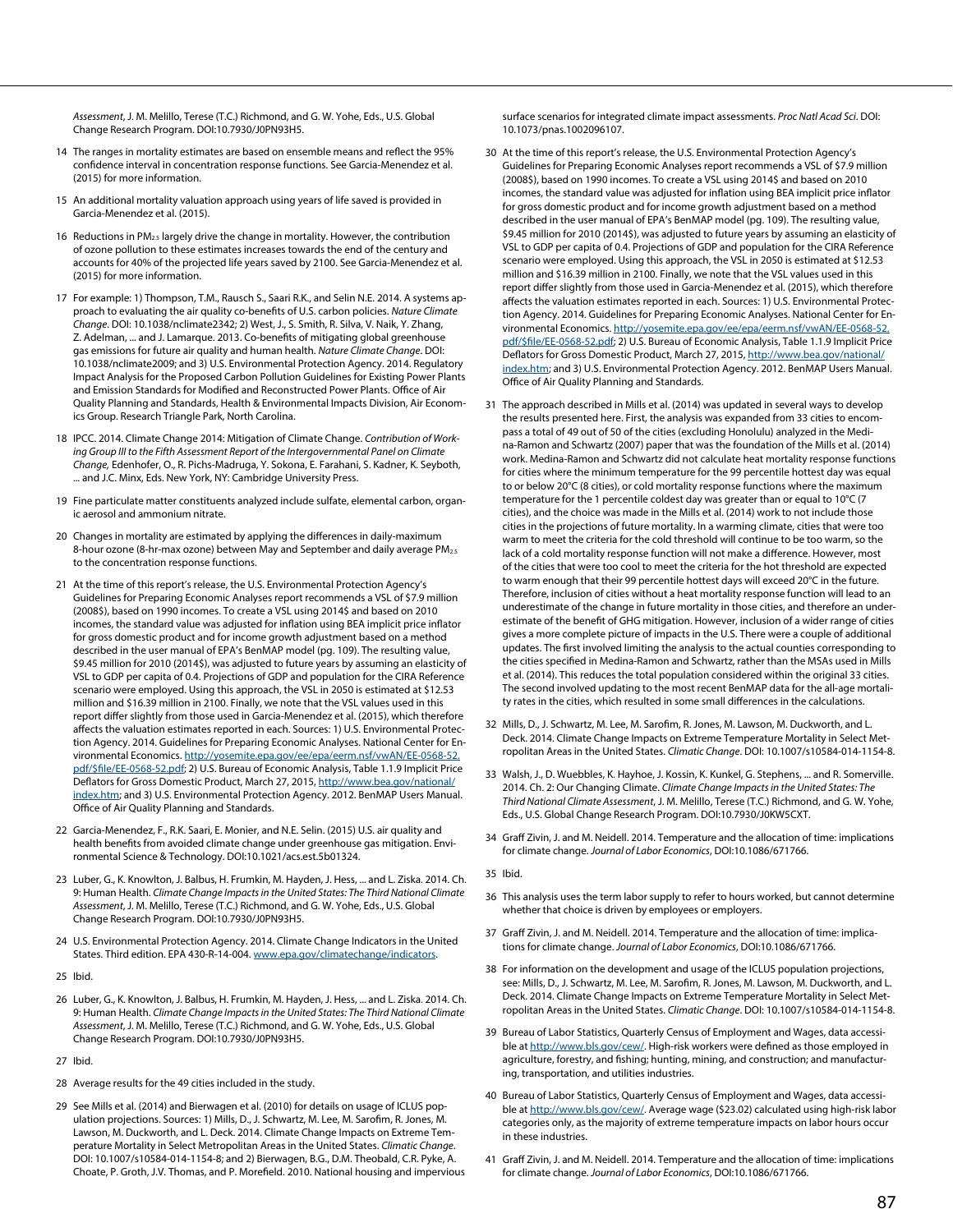- 42 Georgakakos, A., P. Fleming, M. Dettinger, C. Peters-Lidard, Terese (T.C.) Richmond, K. Reckhow, K. White, and D. Yates. 2014. Ch. 3: Water Resources. *Climate Change Impacts in the United States: The Third National Climate Assessment*, J. M. Melillo, Terese (T.C.) Richmond, and G. W. Yohe, Eds., U.S. Global Change Research Program. DOI:10.7930/ J0G44N6T.
- 43 Luber, G., K. Knowlton, J. Balbus, H. Frumkin, M. Hayden, J. Hess, ... and L. Ziska. 2014. Ch. 9: Human Health. *Climate Change Impacts in the United States: The Third National Climate Assessment*, J. M. Melillo, Terese (T.C.) Richmond, and G. W. Yohe, Eds., U.S. Global Change Research Program. DOI:10.7930/J0PN93H5.
- 44 Boehlert, B., K. Strzepek, S. Chapra, C. Fant, Y. Gebretsadik, M. Lickley, ... and J. Martinich. 2015. Climate change impacts and greenhouse gas mitigation effects on U.S. water quality. *Journal of Advances in Modeling Earth Systems.* DOI:10.1002/2014MS000400.
- 45 Georgakakos, A., P. Fleming, M. Dettinger, C. Peters-Lidard, Terese (T.C.) Richmond, K. Reckhow, K. White, and D. Yates. 2014. Ch. 3: Water Resources. *Climate Change Impacts in the United States: The Third National Climate Assessment*, J. M. Melillo, Terese (T.C.) Richmond, and G. W. Yohe, Eds., U.S. Global Change Research Program. DOI:10.7930/ J0G44N6T.
- 46 Strzepek K., M. Jacobsen, B. Boehlert, J. Neumann. 2013. Toward evaluating the effect of climate change on investments in the water resources sector: insights from the forecast and analysis of hydrological indicators in developing countries. *Environmental Research Letters*, DOI:10.1088/1748-9326/8/4/044014.
- 47 Chapra, S.C. 2014. QUALIDAD: A parsimonious modeling framework for simulating river basin water quality, Version 1.1, Documentation and users manual. Civil and Environmental Engineering Dept., Tufts University, Medford, MA.
- 48 Boehlert, B., K. Strzepek, S. Chapra, C. Fant, Y. Gebretsadik, M. Lickley, ... and J. Martinich. 2015. Climate change impacts and greenhouse gas mitigation effects on U.S. water quality. Journal of Advances in Modeling Earth Systems. DOI:10.1002/2014MS000400.

## **Infrastructure**

- 1 Wilbanks, T., and S. Fernandez. 2012. Climate Change and Infrastructure, Urban Systems, and Vulnerabilities: Technical Report to [the U.S. Department of Energy](http://www.esd.ornl.gov/eess/Infrastructure.pdf)  [in Support of the](http://www.esd.ornl.gov/eess/Infrastructure.pdf) National Climate Assessment. http://www.esd.ornl.gov/eess/ Infrastructure.pdf.
- 2 Congress of the United States, Congression[al Budget Office. 2010. Public Spending](http://www.cbo.gov/sites/default/files/cbofiles/attachments/11-17-10-Infrastructure.pdf)  [on Transportation and Water Infrastructure. http:/](http://www.cbo.gov/sites/default/files/cbofiles/attachments/11-17-10-Infrastructure.pdf)/www.cbo.gov/sites/default/files/ cbofiles/attachments/11-17-10-Infrastructure.pdf.
- 3 Congress of the United St[ates, Congressional Budget Office. 2008. Issues and Options in](http://www.cbo.gov/sites/default/files/cbofiles/ftpdocs/91xx/doc9135/05-16-infrastructure.pdf)  [Infrastructure Investment. http://w](http://www.cbo.gov/sites/default/files/cbofiles/ftpdocs/91xx/doc9135/05-16-infrastructure.pdf)ww.cbo.gov/sites/default/files/cbofiles/ftpdocs/91xx/ doc9135/05-16-infrastructure.pdf.
- 4 Schwarz, H.G., M. Meyer, C.J. Burbank, M. Kuby, C. Oster, J. Posey, E.J. Russo, and A. Rypinski. 2014. Chapter 5: Transportation. *Climate Change Impacts in the United States: The Third National Climate Assessment*, J.M. Melillo, T.C. Richmond, and G.W. Yohe, Eds., U.S. Global Research Program. DOI:10.7930/JO6Q1V53.
- 5 U.S. Department of Transportation. 2013. National Bridge Inventory.
- 6 Schwarz, H.G., M. Meyer, C.J. Burbank, M. Kuby, C. Oster, J. Posey, E.J. Russo, and A. Rypinski. 2014. Chapter 5: Transportation. *Climate Change Impacts in the United States: The Third National Climate Assessment*, J.M. Melillo, T.C. Richmond, and G.W. Yohe, Eds., U.S. Global Research Program. DOI:10.7930/JO6Q1V53.
- 7 Ibid.
- 8 Wright, L., P. Chinowsky, K. Strzepek, R. Jones, R. Streeter, J. Smith, J. Mayotte, A. Powell, L. Jantarasami, and W. Perkins. 2012. Estimated effects of climate change on flood vulnerability of U.S. bridges. *Mitigation and Adaptation Strategies for Global Change*. DOI:10.1007/s11027-011-9354-2.
- As such, the costs of future maintenance, and the effects of those efforts in reducing vulnerability, are not captured in this analysis.
- 10 Wright et al. (2012) provides estimates of the total costs for repairing deficient bridges both in advance of climate change and as adaptation to climate change. Neumann et al. (2014) presents the results of repairing bridges in advance of climate change. The results presented in this report are the results of repairing bridges as adaptation to climate change.
- 11 Neumann, J., J. Price, P. Chinowsky, L. Wright, L. Ludwig, R. Streeter, ... and J. Martinich. 2014. Climate change risks to U.S. infrastructure: impacts on roads, bridges, coastal development, and urban drainage. *Climatic Change*. DOI:10.1007/s10584-013-1037-4.
- 12 Wright, L., P. Chinowsky, K. Strzepek, R. Jones, R. Streeter, J. Smith, J. Mayotte, A. Powell, L. Jantarasami, and W. Perkins. 2012. Estimated effects of climate change on flood vulnerability of U.S. bridges. *Mitigation and Adaptation Strategies for Global Change*. DOI:10.1007/s11027-011-9354-2.
- 13 Schwarz, H.G., M. Meyer, C.J. Burbank, M. Kuby, C. Oster, J. Posey, E.J. Russo, and A. Rypinski. 2014. Chapter 5: Transportation. *Climate Change Impacts in the United States: The Third National Climate Assessment*, J.M. Melillo, T.C. Richmond, and G.W. Yohe, Eds., U.S. Global Research Program. DOI:10.7930/JO6Q1V53.
- 14 Transportation Research Board. 2008. Potential Impacts of Climate Change on U.S. Transportation. Special Report 290, Committee on Climate Change and U.S. Transportation, National Research Council of the National Academies.
- 15 Schwarz, H.G., M. Meyer, C.J. Burbank, M. Kuby, C. Oster, J. Posey, E.J. Russo, and A. Rypinski. 2014. Chapter 5: Transportation. *Climate Change Impacts in the United States: The Third National Climate Assessment*, J.M. Melillo, T.C. Richmond, and G.W. Yohe, Eds., U.S. Global Research Program. DOI:10.7930/JO6Q1V53.
- 16 For additional explanation of MIROC results, see: Neumann, J., J. Price, P. Chinowsky, L. Wright, L. Ludwig, R. Streeter, ... and J. Martinich. 2014. Climate change risks to U.S. infrastructure: impacts on roads, bridges, coastal development, and urban drainage. *Climatic Change*. DOI:10.1007/s10584-013-1037-4.
- 17 Neumann, J., J. Price, P. Chinowsky, L. Wright, L. Ludwig, R. Streeter, ... and J. Martinich. 2014. Climate change risks to U.S. infrastructure: impacts on roads, bridges, coastal development, and urban drainage. *Climatic Change*. DOI:10.1007/s10584-013-1037-4.
- 18 Chinowsky, P., J. Price, and J. Neumann. 2013. Assessment of climate change adaptation costs for the U.S. road network. *Global Environmental Change*. DOI:10.1016/j. gloenvcha.2013.03.004.
- 19 Georgakakos, A., P. Fleming, M. Dettinger, C. Peters-Lidard, T.C. Richmond, K. Reckhow, K. White, and D. Yates. 2014. Ch. 3: Water Resources. *Climate Change Impacts in the United States: The Third National Climate Assessment*, J. M. Melillo, T.C. Richmond, and G. W. Yohe, Eds., U.S. Global Change Research Program. DOI:10.7930/J0G44N6T.
- 20 Schwarz, H.G., M. Meyer, C.J. Burbank, M. Kuby, C. Oster, J. Posey, E.J. Russo, and A. Rypinski. 2014. Chapter 5: Transportation. *Climate Change Impacts in the United States: The Third National Climate Assessment*, J.M. Melillo, T.C. Richmond, and G.W. Yohe, Eds., U.S. Global Research Program. DOI:10.7930/JO6Q1V53.
- 21 The adaptation costs per square mile, calculated by city, storm, scenario, and year, were aggregated to the regions used in the Third National Climate Assessment and weighted by area. For example, for a region with 2 cities, each with an area of 100 square miles, each city's area is divided by the sum of the areas, resulting in a proportion value of 0.5 for each city. This proportion value is then multiplied by each calculation of per-square-mile adaptation costs (calculated by storm, scenario, and year) to produce a weighted average adaptation cost per square mile.
- 22 More detailed models are often used by municipalities for local stormwater management planning, but applying these models across the 50 cities examined in this analysis was not practicable.
- 23 Neumann, J., J. Price, P. Chinowsky, L. Wright, L. Ludwig, R. Streeter, ... and J. Martinich. 2014. Climate change risks to U.S. infrastructure: impacts on roads, bridges, coastal development, and urban drainage. *Climatic Change*. DOI:10.1007/s10584-013-1037-4.
- 24 Price, J., L. Wright, C. Fant, and K. Strzepek. 2014. Calibrated Methodology for Assessing Climate Change Adaptation Costs for Urban Drainage Systems. *Urban Water Journal*. DOI:10.1080/1573062X.2014.991740.
- 25 The results presented here apply the methods described in Price et al. (2014) and Neumann et al. (2014), with an expansion of the number of cities modeled.
- 26 Moser, S.C., M.A. Davidson, P. Kirshen, P. Mulvaney, J.F. Murley, J.E. Neumann, L. Petes, and D. Reed. 2014. Ch. 25: Coastal Zone Development and Ecosystems. *Climate Change Impacts in the United States: The Third National Climate Assessment*, J.M. Melillo, T.C. Richmond, and G.W. Yohe, Eds., U.S. Global Change Research Program. DOI:10.7930/ JOMS3QNW.
- 27 Ibid.
- 28 Underlying vulnerability exists in both the Reference and the Mitigation scenarios within the base or historic period (i.e., today). This vulnerability is depicted for the Reference scenario in Figure 1 as costs occurring in 2000. Removing costs associated with baseline vulnerability yields cost estimates with adaptation of \$530 billion under the Reference scenario and \$500 billion under the Mitigation scenario. We've included the baseline vulnerability costs in our estimates because they may affect future decisions about coastal development. We also note that some damages to coastal property are due to the effects of land subsidence that occurs regardless of climate change.
- 29 The CIRA sea level rise scenarios are at the high end of projected sea level rise rates for similar scenarios based on recent publications (Horton et al. 2014, Kopp et al. 2014). However, we also note that the effect of GHG mitigation on reducing the increase in future sea level was found to be proportionally larger in these studies. The use of smaller sea level rise rates would likely lead to a decrease in total damages, but a larger reduction in sea level rise due to the Mitigation scenario compared to the Reference would likely yield larger economic benefits than those presented in this report. See: 1) Horton, B.J., S. Rahmstorf, S.E. Engelhart, and A.C. Kemp. 2014. Expert assessment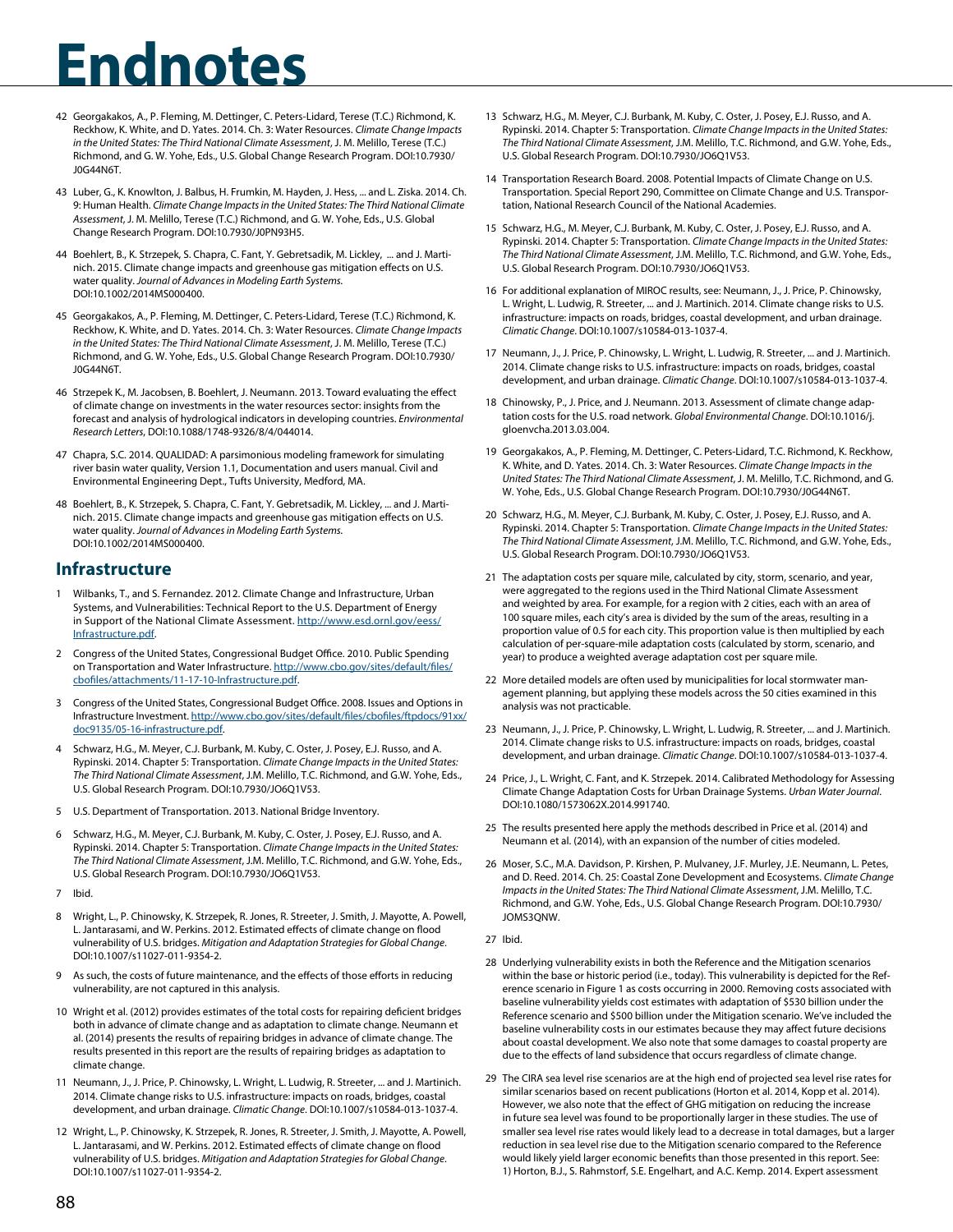

of sea-level rise by AD 2100 and AD 2300. *Quaternary Science Reviews,* DOI:10.1016/j. quascirev.2013.11.002; and 2) Kopp, R.E., R.M. Horton, C.M. Little, J.X. Mitrovica, M. Oppenheimer, D.J. Rasmussen, B.H.Strauss, and C. Tebaldi. 2014. Probabilistic 21<sup>st</sup> and 22nd century sea-level projections at a global network of tide-gauge sites. *Earth's Future*, DOI:10.1002/2014EF000239.

- 30 Without discounting, the cumulative effect of mitigation is larger, reducing impacts by about 10% (from \$1.2 trillion to \$1.0 trillion), and the annual benefits rise rapidly from approximately \$140 million in 2050 to nearly \$3.1 billion in 2100.
- 31 The CIRA analysis evaluates risks of inaction and benefits of mitigation through the end of the 21<sup>st</sup> century. The high degree of inertia in processes leading to sea-level rise (i.e., the oceans and ice sheets respond slowly to warming conditions at the Earth's surface) suggest that the absence of 21<sup>st</sup> century GHG mitigation is likely to result in sea level rise rates equal to or larger than those experienced this century, with subsequent large and long-term implications for coastal development (Horton et al. 2014 and Levermann et al. 2013 provide projections of sea level rise beyond 2100). Therefore, the difference in sea level change rise between the CIRA Reference and Mitigation scenarios will only increase after 2100. This would likely result in larger GHG mitigation benefits to the coastal property sector, and it is important to note that these benefits would only be realized from GHG reductions occurring in this century. See: Horton, B.J., S. Rahmstorf, S.E. Engelhart, and A.C. Kemp. 2014. Expert assessment of sea-level rise by AD 2100 and AD 2300. *Quaternary Science Reviews* 84:1-6; and Levermann, A., P. Clark, B. Marzeion, G. Milne, D. Pollard, V. Radic, and A. Robinson. 2013. The multimillenial sea-level commitment of global warming. *PNAS*, DOI: 10.1073/pnas.1219414110.
- 32 Vermeer, M., and S. Rahmstorf. 2009. Global sea level linked to global temperature. *Proceedings of the National Academy of Sciences,* DOI: 10.1073/pnas.0907765106.
- 33 National Atmospheric and Oceanic Administration (NOAA) Center for Operational Oceanographic Products and Services (CO-OPS). Linear mean sea level (MSL) trends and 95% confidence intervals in mm/yr. [http://tidesandcurrents.noaa.gov/sltrends/](http://tidesandcurrents.noaa.gov/sltrends/sltrends.html) [sltrends.html](http://tidesandcurrents.noaa.gov/sltrends/sltrends.html).
- 34 Emanuel, K., R. Sundararajan, and J. Williams. 2008. Hurricanes and Global Warming: Results from Downscaling IPCC AR4 Simulations. *Bulletin of the American Meteorological Society*. DOI:10.1175/BAMS-89-3-347.
- 35 Jelesnianski, C.P., J. Chen, and W.A. Shaffer. 1992. SLOSH: Sea, lake, and overland surges from hurricanes. NOAA Technical Report NWS 48, National Oceanic and Atmospheric Administration, U. S. Department of Commerce, Washington, DC.
- 36 Tebaldi, C., B. Strauss, and C. Zervas. 2012. Modeling sea-level rise impacts on storm surges along U.S. coasts. *Environmental Research Letters*. DOI:10.1088/1748- 9326/7/1/014032.
- 37 Neumann, J., K. Emanuel, S. Ravela, L. Ludwig, P. Kirshen, K. Bosma, and J. Martinich. 2014a. Joint Effects of Storm Surge and Sea-level Rise on U.S. Coasts. *Climatic Change*. DOI: 10.1007/s10584-014-1304-z. .
- 38 Neumann, J., J. Price, P. Chinowsky, L. Wright, L. Ludwig, R. Streeter, ... and J. Martinich. 2014b. Climate change risks to U.S. infrastructure: impacts on roads, bridges, coastal development, and urban drainage. *Climatic Change*. DOI:10.1007/s10584-013-1037-4.
- 39 Cutter, S., B.J. Boruff, and W.L. Shirley. 2003. Social Vulnerability to Environmental Hazards. *Social Science Quarterly* 84(2).
- 40 Borden, K., M. Schmidtlein, C. Emrich, W. Piegorsch, and S. Cutter. 2007. Vulnerability of U.S. cities to environmental hazards. *Journal of Homeland Security and Emergency Management*, DOI: 10.2202/1547-7355.1279; Schmidtlein, M., R. Deutsch, W. Piegorsch,

and S. Cutter. 2008. A sensitivity analysis of the social vulnerability index. *Risk Analysis*, DOI: 10.1111/j.1539-6924.2008.01072.x; Wood, N., C. Burton, and S. Cutter. 2010. Community variations in social vulnerability to Cascadia-related tsunamis in the U.S. Pacific Northwest. *Natural Hazards*, DOI: 10.1007/s11069-009-9376-1.

- 41 Neumann, J., K. Emanuel, S. Ravela, L. Ludwig, P. Kirshen, K. Bosma, and J. Martinich. 2014. Joint Effects of Storm Surge and Sea-level Rise on U.S. Coasts. *Climatic Change*. DOI: 10.1007/s10584-014-1304-z. .
- 42 Neumann, J., J. Price, P. Chinowsky, L. Wright, L. Ludwig, ... and J. Martinich. 2014. Climate change risks to U.S. infrastructure: impacts on roads, bridges, coastal development, and urban drainage. *Climatic Change*, DOI:10.1007/s10584-013-1037-4.
- 43 Martinich, J., J. Neumann, L. Ludwig, and L. Jantarasami. 2013. Risks of sea level rise to disadvantaged communities in the United States. *Mitigation and Adaptation Strategies for Global Change*. DOI: 10.1007/s11027-011-9356-0.
- 44 Areas with significant storm surge damages are those where the damages from storm surge are greater than the value of the property.
- 45 The adaptation responses projected by the National Coastal Property Model are developed using a cost-benefit framework comparing the costs of protection relative to the property value. Developed as a simple metric to estimate potential adaptation responses in a consistent manner for the entire coastline, the estimates presented here should not be construed as recommending any specific policy or adaptive action. Further, additional adaptation options not included in this analysis, such as marsh restoration, may be appropriate for some locales.

## **Electricity**

- 1 The transportation sector accounts for 27 percent of emissions, followed by the residential, commercial, and industrial sectors at 21 percent. The remaining 22 percent of emissions come from biomass and various other sectors. The share of electricity generated by fossil fuels from 2009-2013 was 69% (42% from coal, 26% from natural gas, 0.8% from petroleum). U.S. Department of Energy. 2014. Electric Power Monthly: Table 1.1. Net Generation by Energy Source: Total (All Sectors), 2004-February 2014.
- 2 Dell, J., S. Tierney, G. Franco, R. G. Newell, R. Richels, J. Weyant, and T. J. Wilbanks. 2014. Ch. 4: Energy Supply and Use. *Climate Change Impacts in the United States: The Third National Climate Assessment*, J. M. Melillo, Terese (T.C.) Richmond, and G. W. Yohe, Eds., U.S. Global Change Research Program. DOI:10.7930/J0BG2KWD.
- 3 Ibid.
- 4 Consistent with other electricity and power sector analyses, the CIRA analysis only projects impacts through 2050.
- 5 Dell, J., S. Tierney, G. Franco, R. G. Newell, R. Richels, J. Weyant, and T. J. Wilbanks. 2014. Ch. 4: Energy Supply and Use. *Climate Change Impacts in the United States: The Third National Climate Assessment*, J. M. Melillo, Terese (T.C.) Richmond, and G. W. Yohe, Eds., U.S. Global Change Research Program. DOI:10.7930/J0BG2KWD.
- 6 U.S. Department of Energy, U.S. Energy Information Administration. 2009 Residential Energy Consumption Survey (RECS): Table CE4.1. [http://www.eia.gov/consumption/](http://www.eia.gov/consumption/residential/data/2009/index.cfm) [residential/data/2009/index.cfm.](http://www.eia.gov/consumption/residential/data/2009/index.cfm)
- 7 U.S. Department of Energy, U.S. Energy Information Administration. 2003 Commercial Buildings Energy Consumption Survey (CBECS): Tables E1A and E3A. [http://www.eia.](http://www.eia.gov/consumption/commercial/data/2003/index.cfm) [gov/consumption/commercial/data/2003/index.cfm](http://www.eia.gov/consumption/commercial/data/2003/index.cfm).
- 8 Dell, J., S. Tierney, G. Franco, R. G. Newell, R. Richels, J. Weyant, and T. J. Wilbanks. 2014. Ch. 4: Energy Supply and Use. *Climate Change Impacts in the United States: The Third National Climate Assessment*, J. M. Melillo, Terese (T.C.) Richmond, and G. W. Yohe, Eds., U.S. Global Change Research Program. DOI:10.7930/J0BG2KWD.
- 9 In this instance, the reduction in electric heating is greater than the rise in demand for cooling by 0.3%. This reflects a higher level of electricity demand for heating in the Pacific Northwest relative to the rest of country.
- 10 Kyle, P., L. Clarke, F. Rong, and S.J. Smith. 2010. Climate Policy and the Long-Term Evolution of the U.S. Buildings Sector. *The Energy Journal,* 31(2):145-172.
- 11 Zhou, Y., J. Eom, and L. Clarke. 2013. The effect of global climate change, population distribution, and climate mitigation on building energy use in the U.S. and China. *Climatic Change*, DOI:10.1007/s10584-013-0772-x.
- 12 National Renewable Energy Laboratory. 2014. NREL: Energy Analysis Regional Energy Deployment System (ReEDS) Model. [http://www.nrel.gov/analysis/reeds/.](http://www.nrel.gov/analysis/reeds/)
- 13 Jaglom, W., McFarland, J., M. Colley, C. Mack, B. Venkatesh, R. Miller, ... and S. Kayin. 2013. Assessment of projected temperature impacts from climate change on the U.S. electric power industry using the Integrated Planning Model. *Energy Policy*. DOI:10.1016/j.enpol.2014.04.032.
- 14 McFarland, J., Y. Zhou, L. Clarke, P. Sullivan, J. Colman, W. Jaglom, ... and J. Creason. 2015. Impacts of rising air temperatures and emissions mitigation on electricity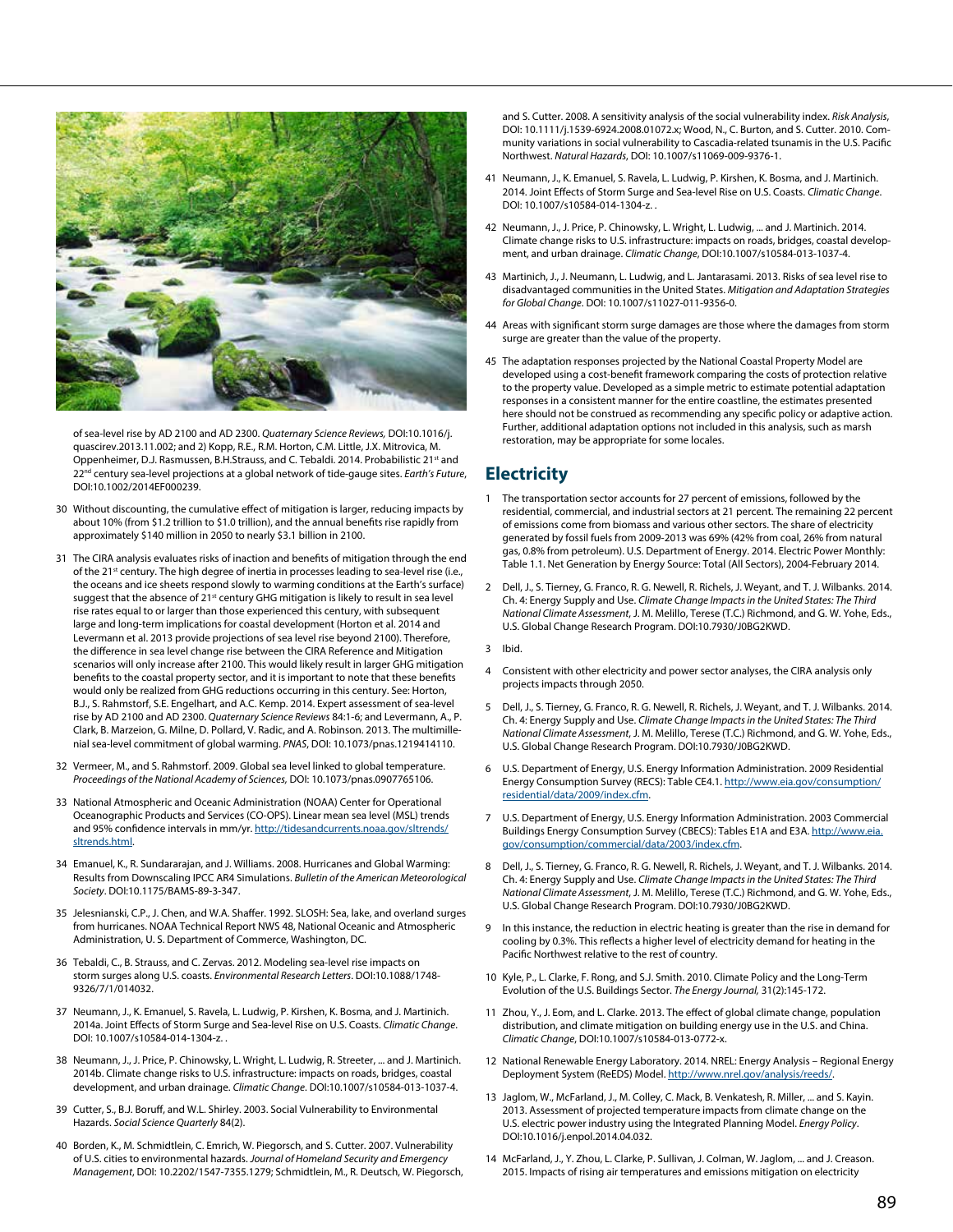demand and supply in the United States: a multi-model comparison. *Climatic Change*. DOI: 10.1007/s10584-015-1380-8.

- 15 U.S. Environmental Protection Agency. 2014. Inventory of U.S. Greenhouse Gas Emissions and Sinks: 1990–2012, Table 2-1. [http://www.epa.gov/climatechange/](http://www.epa.gov/climatechange/Downloads/ghgemissions/US-GHG-Inventory-2014-Chapter-2-Trends.pdf) [Downloads/ghgemissions/US-GHG-Inventory-2014-Chapter-2-Trends.pdf.](http://www.epa.gov/climatechange/Downloads/ghgemissions/US-GHG-Inventory-2014-Chapter-2-Trends.pdf)
- 16 Clarke, L.E., A.A. Fawcett, J.P. Weyant, J. McFarland, V. Chaturvedi, and Y. Zhou. 2014. Technology and U.S. Emissions Reductions Goals: Results of the EMF 24 Modeling Exercise. *The Energy Journal,* DOI: 10.5547/01956574.35.SI1.2.
- 17 As described in the CIRA Framework section, the Mitigation scenario is not associated with any specific policy (e.g., EPA's Clean Power Plan), and is assumed to be achieved through global efforts to reduce GHG emissions. Therefore, projected emissions reductions in the U.S. electricity sector are part of a larger global mitigation scenario. See McFarland et al. (2015) for information regarding U.S. electricity sector emissions.
- 18 Total generation across the models varies because electricity demand is independently calculated by each model based on changes in population, GDP, technology costs, and other factors.
- 19 McFarland, J., Y. Zhou, L. Clarke, P. Sullivan, J. Colman, W. Jaglom, ... and J. Creason. 2015. Impacts of rising air temperatures and emissions mitigation on electricity demand and supply in the United States: a multi-model comparison. *Climatic Change*. DOI: 10.1007/s10584-015-1380-8.

## **Water Resources**

- U.S. Environmental Protection Agency, Office of Water. 2013. The Importance of Water to the U.S. Economy: Synthesis Report. [http://water.epa.gov/action/importanceofwa](http://water.epa.gov/action/importanceofwater/upload/Importance-of-Water-Synthesis-Report.pdf)[ter/upload/Importance-of-Water-Synthesis-Report.pdf.](http://water.epa.gov/action/importanceofwater/upload/Importance-of-Water-Synthesis-Report.pdf)
- 2 U.S. Environmental Protection Agency. 2014. Climate Change Indicators in the United States: Drought. [http://www.epa.gov/climatechange/pdfs/print\\_drought-2014.pdf](http://www.epa.gov/climatechange/pdfs/print_drought-2014.pdf).
- 3 Georgakakos, A., P. Fleming, M. Dettinger, C. Peters-Lidard, T.C. Richmond, K. Reckhow, K. White, and D. Yates, D. 2014. Chapter 3: Water Resources. *Climate Change Impacts in the United States: The Third National Climate Assessment*, J. M. Melillo, T.C. Richmond, and G.W. Yohe, Eds., U.S. Global Change Research Program, DOI:10.7930/J0G44N6T.
- 4 Ibid.
- 5 Walsh, J., D. Wuebbles, K. Hayhoe, J. Kossin, K. Kunkel, G. Stephens, ... and R. Somerville. 2014. Ch. 2: Our Changing Climate. *Climate Change Impacts in the United States: The Third National Climate Assessment*, J. M. Melillo, Terese (T.C.) Richmond, and G. W. Yohe, Eds., U.S. Global Change Research Program. DOI:10.7930/J0KW5CXT.
- 6 Georgakakos, A., P. Fleming, M. Dettinger, C. Peters-Lidard, T.C. Richmond, K. Reckhow, K. White, and D. Yates, D. 2014. Chapter 3: Water Resources. *Climate Change Impacts in the United States: The Third National Climate Assessment*, J. M. Melillo, T.C. Richmond, and G.W. Yohe, Eds., U.S. Global Change Research Program, DOI:10.7930/J0G44N6T.
- 7 Damages are in 2011 dollars.
- 8 Georgakakos, A., P. Fleming, M. Dettinger, C. Peters-Lidard, T.C. Richmond, K. Reckhow, K. White, and D. Yates, D. 2014. Chapter 3: Water Resources. *Climate Change Impacts in the United States: The Third National Climate Assessment*, J. M. Melillo, T.C. Richmond, and G.W. Yohe, Eds., U.S. Global Change Research Program, DOI:10.7930/J0G44N6T.
- 9 Ibid.
- 10 Across the contiguous U.S., damages are projected to decrease relative to the baseline period in the following Water Resource Regions (WRRs): Upper Colorado, Lower Colorado, Pacific Northwest, and California.
- 11 Georgakakos, A., P. Fleming, M. Dettinger, C. Peters-Lidard, T.C. Richmond, K. Reckhow, K. White, and D. Yates, D. 2014. Chapter 3: Water Resources. *Climate Change Impacts in the United States: The Third National Climate Assessment*, J. M. Melillo, T.C. Richmond, and G.W. Yohe, Eds., U.S. Global Change Research Program, DOI:10.7930/J0G44N6T.
- 12 Wobus, C., Lawson, M., Jones, R., Smith, J., and Martinich, J. 2013. Estimating monetary damages from flooding in the United States under a changing climate. *Journal of Flood Risk Management*. DOI: 10.1111/jfr3.12043.
- 13 In reality, the distribution of monetary damages from flooding is likely to change: changes in floodplain development, modifications to flood protection infrastructure, or changes in wealth could all influence the damage incurred by a given magnitude of flood event in the future. However, these future demographic and infrastructure changes could either increase or decrease damages from flooding in the future: flood protection could decrease damages, while increases in development in the floodplain could increase them. Without an *a priori* means of evaluating which path to follow, the assumption of stationarity in this distribution is reasonable.
- 14 Strzepek, K., J. Neumann, J. Smith, J. Martinich, B. Boehlert, ... and J.-H. Yoon. 2014. Benefits of Greenhouse Gas Mitigation on the Supply, Management, and Use of Water Resources in the United States. *Climatic Change*. DOI: 10.1007/s10584-014-1279-9.
- 15 Wobus, C., Lawson, M., Jones, R., Smith, J., and Martinich, J. 2013. Estimating monetary damages from flooding in the United States under a changing climate. *Journal of Flood Risk Management*. DOI: 10.1111/jfr3.12043.
- 16 Georgakakos, A., P. Fleming, M. Dettinger, C. Peters-Lidard, T.C. Richmond, K. Reckhow, K. White, and D. Yates, D. 2014. Chapter 3: Water Resources. *Climate Change Impacts in the United States: The Third National Climate Assessment*, J. M. Melillo, T.C. Richmond, and G.W. Yohe, Eds., U.S. Global Change Research Program, DOI:10.7930/J0G44N6T.
- 17 National Drought Mitigation Center, University of Nebraska-Lincoln. 2014. Drought Impact Reporter. [http://drought.unl.edu/MonitoringTools/DroughtImpactReporter.](http://drought.unl.edu/MonitoringTools/DroughtImpactReporter.aspx) [aspx](http://drought.unl.edu/MonitoringTools/DroughtImpactReporter.aspx).
- 18 Monier, E., X. Gao, J. Scott, A. Sokolov, and C. Schlosser. 2014. A framework for modeling uncertainty in regional climate change. *Climatic Change*. DOI: 10.1007/s10584-014- 1112-5.
- 19 Georgakakos, A., P. Fleming, M. Dettinger, C. Peters-Lidard, T.C. Richmond, K. Reckhow, K. White, and D. Yates, D. 2014. Chapter 3: Water Resources. *Climate Change Impacts in the United States: The Third National Climate Assessment*, J. M. Melillo, T.C. Richmond, and G.W. Yohe, Eds., U.S. Global Change Research Program, DOI:10.7930/J0G44N6T.
- 20 Walsh, J., D. Wuebbles, K. Hayhoe, J. Kossin, K. Kunkel, G. Stephens, ... and R. Somerville. 2014. Ch. 2: Our Changing Climate. *Climate Change Impacts in the United States: The Third National Climate Assessment*, J. M. Melillo, Terese (T.C.) Richmond, and G. W. Yohe, Eds., U.S. Global Change Research Program. DOI:10.7930/J0KW5CXT.
- 21 Strzepek, K., G. Yohe, J. Neumann, and B. Boehlert. 2010. Characterizing changes in drought risk for the United States from climate change. *Environ. Res. Lett.* DOI:10.1088/1748-9326/5/4/044012.
- 22 Boehlert, B., E. Fitzgerald, J. Neumann, K. Strzepek, and J. Martinich. 2015. The Effect of Greenhouse Gas Mitigation on Drought Impacts in the U.S. *Weather, Climate and Society.* DOI: 10.1175/WCAS-D-14-00020.1.
- 23 The impact estimates for drought on crop-based agriculture both complement and overlap with the FASOM/EPIC estimates of the impact of climate change on agricultural crops. The drought methodology uses an econometric approach grounded in historical expenditures to alleviate historical droughts, and projections of drought occurrence—it addresses a subset of effects on agriculture associated with drought occurrence. The FASOM/EPIC results are more comprehensive in scope and address both droughts and many other aspects of climate change (e.g., changes in the timing of rainfall and extreme heat), and adopt a simulation approach which models specific actions by farmers and in agricultural markets that might be taken to respond to climate impacts.
- 24 Strzepek, K., J. Martinich, J. Neumann, B. Boehlert, J. Henderson, M. Hejazi, ... and J. Yoon. 2014. Benefits of Greenhouse Gas Mitigation on the Supply, Management, and Use of Water Resources in the United States. *Climatic Change*. DOI: 10.1007/s10584- 014-1279-9.
- 25 Boehlert, B., E. Fitzgerald, J. Neumann, K. Strzepek, and J. Martinich. 2015. The Effect of Greenhouse Gas Mitigation on Drought Impacts in the U.S. *Weather, Climate and Society.* DOI: 10.1175/WCAS-D-14-00020.1.
- 26 Georgakakos, A., P. Fleming, M. Dettinger, C. Peters-Lidard, T.C. Richmond, K. Reckhow, K. White, and D. Yates, D. 2014. Chapter 3: Water Resources. *Climate Change Impacts in the United States: The Third National Climate Assessment*, J. M. Melillo, T.C. Richmond, and G.W. Yohe, Eds., U.S. Global Change Research Program, DOI:10.7930/J0G44N6T.
- 27 Ibid.
- 28 Henderson, J., C. Rodgers, R. Jones, J. Smith, K. Strzepek, and J. Martinich. 2013. Economic impacts of climate change on water resources in the coterminous United States. *Mitig Adapt Strateg Glob Change*. DOI:10.1007/s11027-013-9483-x.
- 29 In-stream flows are modeled such that flows below minimum levels required to sustain vulnerable aquatic species are assessed a penalty. In addition, it should be noted that the agricultural water use simulated in the CIRA Water Supply and Demand model does not link with the model used to estimate impacts in that sector of this report.
- 30 While the Water Supply and Demand analysis accounts for reactive adaptation in response to changes in water supply, the effects from water resources technology improvements and proactive adaptation planning are not included. Adaptation planning in the water resource sector has increased at the federal level in the U.S., e.g., EPA National Water Program's [Response to Climate Change](http://water.epa.gov/scitech/climatechange/) and NOAA's [Regional Integrated](http://cpo.noaa.gov/ClimatePrograms/ClimateandSocietalInteractions/RISAProgram.aspx)  [Sciences & Assessments](http://cpo.noaa.gov/ClimatePrograms/ClimateandSocietalInteractions/RISAProgram.aspx) (RISA) program.
- 31 Strzepek, K., J. Martinich, J. Neumann, B. Boehlert, J. Henderson, M. Hejazi, ... and J. Yoon. 2014. Benefits of Greenhouse Gas Mitigation on the Supply, Management, and Use of Water Resources in the United States. *Climatic Change*. DOI: 10.1007/s10584- 014-1279-9.
- 32 Henderson, J., C. Rodgers, R. Jones, J. Smith, K. Strzepek, and J. Martinich. 2013. Economic impacts of climate change on water resources in the coterminous United States. *Mitig Adapt Strateg Glob Change*. DOI:10.1007/s11027-013-9483-x.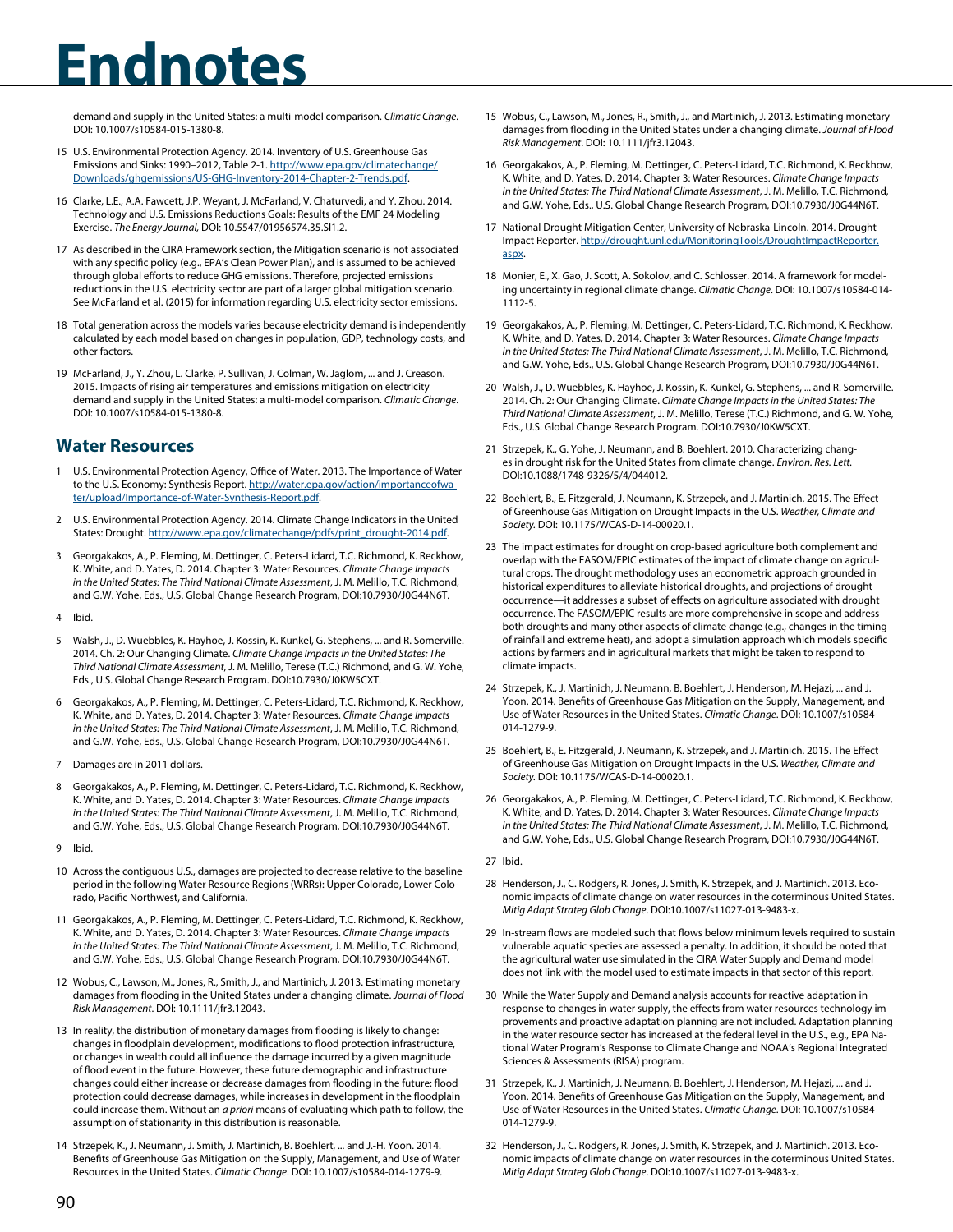## **Agriculture and Forestry**

- Hatfield, J., G. Takle, R. Grotjahn, P. Holden, R.C. Izaurralde, T. Mader, E. Marshall, and D. Liverman. 2014. Ch. 6: Agriculture. *Climate Change Impacts in the United States: The Third National Climate Assessment*, J.M. Melillo, Terese (T.C.) Richmond, and G.W. Yohe, Eds., U.S. Global Change Research Program. DOI:10.7930/J02Z13FR.
- 2 U.S. Congress. 2013. The Economic Contribution of America's Farmers and the Importance of Agricultural Exports. [http://www.jec.senate.gov/public/?a=Files.Serve&File\\_](http://www.jec.senate.gov/public/?a=Files.Serve&File_id=266a0bf3-5142-4545-b806-ef9fd78b9c2f) [id=266a0bf3-5142-4545-b806-ef9fd78b9c2f](http://www.jec.senate.gov/public/?a=Files.Serve&File_id=266a0bf3-5142-4545-b806-ef9fd78b9c2f).
- 3 Ibid.
- 4 Joyce, L.A., S.W. Running, D.D. Breshears, V.H. Dale, R.W. Malmsheimer, R.N. Sampson, B. Sohngen, and C.W. Woodall. 2014. Ch. 7: Forests. *Climate Change Impacts in the United States: The Third National Climate Assessment*, J.M. Melillo, Terese (T.C.) Richmond, and G.W. Yohe, Eds., U.S. Global Change Research Program. DOI:10.7930/JOZ60KZC.
- 5 Hatfield, J., G. Takle, R. Grotjahn, P. Holden, R.C. Izaurralde, T. Mader, E. Marshall, and D. Liverman. 2014. Ch. 6: Agriculture. *Climate Change Impacts in the United States: The Third National Climate Assessment*, J.M. Melillo, Terese (T.C.) Richmond, and G.W. Yohe, Eds., U.S. Global Change Research Program, 150-174. DOI:10.7930/J02Z13FR.
- 6 Joyce, L.A., S.W. Running, D.D. Breshears, V.H. Dale, R.W. Malmsheimer, R.N. Sampson, B. Sohngen, and C.W. Woodall. 2014. Ch. 7: Forests. *Climate Change Impacts in the United States: The Third National Climate Assessment*, J.M. Melillo, Terese (T.C.) Richmond, and G.W. Yohe, Eds., U.S. Global Change Research Program. DOI:10.7930/JOZ60KZC.
- 7 Hatfield, J., G. Takle, R. Grotjahn, P. Holden, R.C. Izaurralde, T. Mader, E. Marshall, and D. Liverman. 2014. Ch. 6: Agriculture. *Climate Change Impacts in the United States: The Third National Climate Assessment*, J.M. Melillo, Terese (T.C.) Richmond, and G.W. Yohe, Eds., U.S. Global Change Research Program, 150-174. DOI:10.7930/J02Z13FR.
- 8 Joyce, L.A., S.W. Running, D.D. Breshears, V.H. Dale, R.W. Malmsheimer, R.N. Sampson, B. Sohngen, and C.W. Woodall. 2014. Ch. 7: Forests. *Climate Change Impacts in the United States: The Third National Climate Assessment*, J.M. Melillo, Terese (T.C.) Richmond, and G.W. Yohe, Eds., U.S. Global Change Research Program. DOI:10.7930/JOZ60KZC.
- 9 A wetter future climate, as projected under the IGSM-CAM for many crop-growing parts of the U.S., will tend to reduce water stress such that some yields may increase even with higher temperatures. In the EPIC modeling, irrigated crops are assumed to be able to meet their water needs regardless of climate change effects on precipitation, so a wetter/hotter climate scenario just increases their temperature stress without reducing their water stress. This tends to make impacts on rainfed crops more negative than for irrigated yields. In addition, the ability of climate models to simulate precipitation as severe storms or as heavy rainfall rather than frequent drizzle is an emerging area of research in the climate modeling community. As such, the results presented here should be interpreted with acknowledgement of this uncertainty.
- 10 Hatfield, J., G. Takle, R. Grotjahn, P. Holden, R.C. Izaurralde, T. Mader, E. Marshall, and D. Liverman. 2014. Ch. 6: Agriculture. *Climate Change Impacts in the United States: The Third National Climate Assessment*, J.M. Melillo, Terese (T.C.) Richmond, and G.W. Yohe, Eds., U.S. Global Change Research Program, 150-174. DOI:10.7930/J02Z13FR.
- 11 The EPIC simulations assume that crops can be irrigated at a level that eliminates water stress. A particular concern for climate change is that in areas where the need for irrigation is greatest due to reduction in precipitation, the supply of water for irrigation will also be reduced. To fully consider this risk requires integration of crop modeling with hydrologic modeling for projections of future water supply, which was not modeled in this biophysical crop yield analysis.
- 12 Joyce, L.A., S.W. Running, D.D. Breshears, V.H. Dale, R.W. Malmsheimer, R.N. Sampson, B. Sohngen, and C.W. Woodall. 2014. Ch. 7: Forests. *Climate Change Impacts in the United States: The Third National Climate Assessment*, J.M. Melillo, Terese (T.C.) Richmond, and G.W. Yohe, Eds., U.S. Global Change Research Program. DOI:10.7930/JOZ60KZC.
- 13 Mills, D., R. Jones, K. Carney, A. St Juliana, R. Ready, A. Crimmins ... and E. Monier. 2014. Quantifying and Monetizing Potential Climate Change Policy Impacts on Terrestrial Ecosystem Carbon Storage and Wildfires in the United States. *Climatic Change*, DOI:10.1007/s10584-014-1118-z.
- 14 The results in Figure 2 from the EPIC model show projected crop yields that do not reflect production and market adjustments.
- 15 Williams, J.R. 1995. The EPIC Model. In Computer Models in Watershed Hydrology, V.P. Singh (ed.), pp. 909-1000. Highlands Ranch, CO: Water Resources Publication.
- 16 Thomson, A.M., R.A. Brown, N.J. Rosenberg, R.C. Izaurralde, and V. Benson. 2005. Climate Change Impacts for the Conterminous USA. Part 3: Dryland production of grain and forage crops. *Climatic Change*. DOI:10.1007/1-4020-3876-3.
- 17 The EPIC simulations assume that crops can be irrigated at a level that eliminates water stress. A particular concern for climate change is that in areas where the need for irrigation is greatest due to reduction in precipitation, the supply of water for irrigation will



also be reduced. To fully consider this risk requires integration of crop modeling with hydrologic modeling for projections of future water supply, which was not modeled in this biophysical crop yield analysis.

- 18 The analysis uses climate projections from all five initializations of the IGSM-CAM. Given the sensitivity of the EPIC and MC1 models to natural variability, the use of the five initializations of the IGSM-CAM climate model, each of which has an equally plausible future climate, aids in understanding and constraining the potential magnitude of crop and vegetation changes in the future. Please refer to the Levels of Certainty section of this report for more information.
- 19 Mills, D., R. Jones, K. Carney, A. St Juliana, R. Ready, A. Crimmins ... and E. Monier. 2014. Quantifying and Monetizing Potential Climate Change Policy Impacts on Terrestrial Ecosystem Carbon Storage and Wildfires in the United States. *Climatic Change*, DOI:10.1007/s10584-014-1118-z.
- 20 The change in forest yield was assumed to be equal to the percentage difference in net primary productivity between future years and the average for the baseline (1980-2009).
- 21 While beyond the scope of this analysis, the effects of  $CO<sub>2</sub>$  fertilization on forest growth and productivity may be limited by the availability of nitrogen, which could influence the results estimated here.
- 22 Beach, R., Y. Cai, A. Thomson, X. Zhang, R. Jones, B. McCarl,… and B. Boehlert. (In press). Climate change impacts on US agriculture and forestry: benefits of global climate stabilization. *Environmental Research Letters*.
- 23 Hatfield, J., G. Takle, R. Grotjahn, P. Holden, R.C. Izaurralde, T. Mader, E. Marshall, and D. Liverman. 2014. Ch. 6: Agriculture. *Climate Change Impacts in the United States: The Third National Climate Assessment*, J.M. Melillo, Terese (T.C.) Richmond, and G.W. Yohe, Eds., U.S. Global Change Research Program, 150-174. DOI:10.7930/J02Z13FR.
- 24 Consumer and producer surplus are used to estimate impacts on total economic welfare. Consumer surplus is the monetary gain obtained by consumers because they are able to purchase a product for a price that is less than the highest price that they would be willing to pay. Producer surplus or producers' surplus is the amount that producers benefit by selling at a market price that is higher than the least that they would be willing to sell for.
- 25 Beach, R., D. Adams, R. Alig, J. Baker, G. Latta, B. McCarl, ... and E. White. 2010. Model documentation for the Forest and Agricultural Sector Optimization Model with Greenhouse Gases (FASOMGHG). Prepared for U.S. Environmental Protection Agency.
- 26 EPIC, MC1, and FASOM results in the Agriculture and Forestry sections using the IGSM-CAM climate projections represent the average of the five initializations.
- 27 FASOM has perfect foresight of future climate change effects, and thus can optimize near term land owner behavior. The model also simulates changes in agricultural and forestry commodities beyond those modeled in EPIC (9 crops) and MC1 (hard and softwoods).
- 28 This analysis does not reflect climate change impacts on international forests and agriculture, which would also affect relative returns to different uses of land and trade patterns and therefore affect land use decisions. Also, numerous uncertainties remain regarding issues such as future changes in crop technology, energy policy, and other interactions that could affect market outcomes.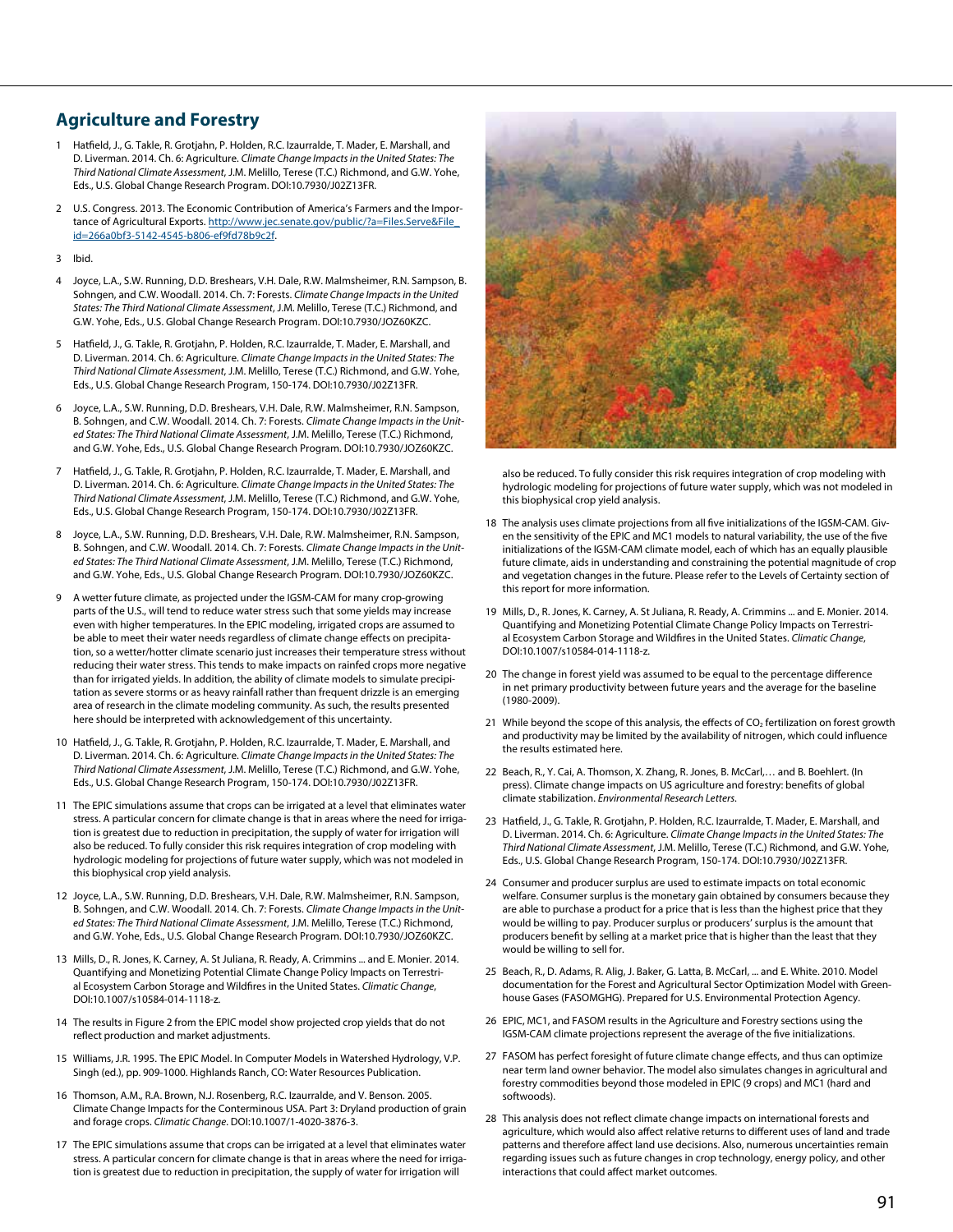

- 29 FASOM-GHG is optimized to maximize consumer and producer surplus in the base, but re-adjusts production and consumption patterns to re-optimize in response to changes in potential yields.
- 30 FASOM directly models changes to productivity on private timberland, although timber from public lands enters the market exogenously based on public lands policy. Impacts on productivity due to climate change are only applied to the private timberland.
- 31 Boehlert, B., K. Strzepek, S. Chapra, Y. Gebretsadik, M. Lickley, C. Fant, ... and J. Martinich. 2015. Climate change impacts and greenhouse gas mitigation effects on U.S. water quality. Journal of Advances in Modeling Earth Systems. DOI:10.1002/2014MS000400.
- 32 Beach, R., Y. Cai, A. Thomson, X. Zhang, R. Jones, B. McCarl,… and B. Boehlert. (In press). Climate change impacts on US agriculture and forestry: benefits of global climate stabilization. *Environmental Research Letters*.

## **Ecosystems**

- 1 Groffman, P. M., P. Kareiva, S. Carter, N. B. Grimm, J. Lawler, M. Mack, V. Matzek, and H. Tallis, 2014: Ch. 8: Ecosystems, Biodiversity, and Ecosystem Services. Climate Change Impacts in the United States: The Third National Climate Assessment, J. M. Melillo, Terese (T.C.) Richmond, and G. W. Yohe, Eds., U.S. Global Change Research Program, 195-219. DOI:10.7930/J0TD9V7H.
- 2 Ibid.
- 3 Melillo, J.M., T.C. Richmond, and G.W. Yohe, Eds. 2014. Climate Change Impacts in the United States: The Third National Climate Assessment. U.S. Global Change Research Program. DOI:10.7930/J0Z31WJ2.
- 4 The impacts modeled in COMBO do not include non-climate stressors, such as overfishing or water pollution, and do not account for the ability of large-scale reefs to contain important refugia for resilient corals that could potentially be used in coral restoration efforts. Together, these factors have the ability to adjust the estimates presented in this report upwards or downwards.
- 5 Doney, S., A. A. Rosenberg, M. Alexander, F. Chavez, C. D. Harvell, G. Hofmann, M. Orbach, and M. Ruckelshaus. 2014. Ch. 24: Oceans and Marine Resources. *Climate Change Impacts in the United States: The Third National Climate Assessment*, J. M. Melillo, Terese (T.C.) Richmond, and G. W. Yohe, Eds., U.S. Global Change Research Program. DOI:10.7930/J0RF5RZW.
- 6 Buddemeier, R.W., P.L. Jokiel, K.M. Zimmerman, D.R. Lane, J.M. Carey, G.C. Bohling, and J.A. Martinich. 2008. A modeling tool to evaluate regional coral reef responses to changes in climate and ocean chemistry. *Limn Oceanogr Methods*. DOI: 10.4319/ lom.2008.6.395.
- 7 Buddemeier, R.W., D.R. Lane, and J.A. Martinich. 2011. Modeling regional coral reef responses to global warming and changes in ocean chemistry: Caribbean case study. *Climatic Change*. DOI:10.1007/s10584-011-0022-z.
- 8 The values presented in this section differ slightly from those presented in Lane et al. (2014) due to differences in aggregating coral cover changes annually or monthly.
- 9 Lane, D.R., R.C. Ready, R.W. Buddemeier, J.A. Martinich, K.C. Shouse, and C.W. Wobus. 2013. Quantifying and valuing potential climate change impacts on coral reefs in

the United States: Comparison of two scenarios. *PLoS ONE*. DOI:10.1371/journal. pone.0082579.

- 10 Ibid.
- 11 Lane, D., R. Jones, D. Mills, C. Wobus, R.C. Ready, R.W. Buddemeier, E. English, J. Martinich, K. Shouse, and H. Hosterman. 2014. Climate change impacts on freshwater fish, coral reefs, and related ecosystem services in the United States. *Climatic Change*. DOI: 10.1007/s10584-014-1107-2.
- 12 U.S. Environmental Protection Agency. 2014. Climate change indicators in the United States. Third edition. EPA 430-R-14-004.
- 13 Doney, S., A. A. Rosenberg, M. Alexander, F. Chavez, C. D. Harvell, G. Hofmann, M. Orbach, and M. Ruckelshaus. 2014. Ch. 24: Oceans and Marine Resources. *Climate Change Impacts in the United States: The Third National Climate Assessment*, J. M. Melillo, Terese (T.C.) Richmond, and G. W. Yohe, Eds., U.S. Global Change Research Program. DOI:10.7930/J0RF5RZW.
- 14 In early life stages, some species will have higher mortality rates and more developmental abnormalities under acidification conditions expected over the next several decades. In addition, adult shellfish tend to grow more slowly and have thinner, more fragile shells under these conditions.
- 15 National Marine Fisheries Service Commercial Landings for the years 1990-2010. [http://](http://www.st.nmfs.noaa.gov/commercial-fisheries/commercial-landings/annual-landings/index) [www.st.nmfs.noaa.gov/commercial-fisheries/commercial-landings/annual-landings/](http://www.st.nmfs.noaa.gov/commercial-fisheries/commercial-landings/annual-landings/index) [index](http://www.st.nmfs.noaa.gov/commercial-fisheries/commercial-landings/annual-landings/index).
- 16 Doney, S., A. A. Rosenberg, M. Alexander, F. Chavez, C. D. Harvell, G. Hofmann, M. Orbach, and M. Ruckelshaus. 2014. Ch. 24: Oceans and Marine Resources. *Climate Change Impacts in the United States: The Third National Climate Assessment*, J. M. Melillo, Terese (T.C.) Richmond, and G. W. Yohe, Eds., U.S. Global Change Research Program. DOI:10.7930/J0RF5RZW.

### 17 Ibid.

- 18 Oak Ridge National Laboratory, Carbon Dioxide Information Analysis Center. Program Developed for CO2 System Calculations: CO2SYS. [http://cdiac.ornl.gov/](http://cdiac.ornl.gov/oceans/co2rprt.html) [oceans/co2rprt.html.](http://cdiac.ornl.gov/oceans/co2rprt.html)
- 19 Moore, C. 2015. Welfare estimates of avoided ocean acidification in the U.S. mollusk market. *Journal of Agricultural and Resource Economics* 40(1): 50-62.

#### 20 Ibid.

21 Groffman, P. M., P. Kareiva, S. Carter, N. B. Grimm, J. Lawler, M. Mack, V. Matzek, and H. Tallis. 2014. Ch. 8: Ecosystems, Biodiversity, and Ecosystem Services. *Climate Change Impacts in the United States: The Third National Climate Assessment*, J. M. Melillo, Terese (T.C.) Richmond, and G. W. Yohe, Eds., U.S. Global Change Research Program. DOI:10.7930/J0TD9V7H.

### 22 Ibid.

- 23 Horton, R., G. Yohe, W. Easterling, R. Kates, M. Ruth, E. Sussman, ... and F. Lipschultz. 2014. Ch. 16: Northeast. *Climate Change Impacts in the United States: The Third National Climate Assessment*, J. M. Melillo, Terese (T.C.) Richmond, and G. W. Yohe, Eds., U.S. Global Change Research Program. DOI:10.7930/J0SF2T3P.
- 24 Global GHG mitigation is projected to preserve 230,000 acres of coldwater fish habitat in 2100 under the MIROC climate projections. For all freshwater fishing guilds, the total damages in 2100 are estimated at \$1.7 billion in the Reference scenario and \$200 million in the Mitigation scenario.
- 25 This analysis does not project changes to fish distribution in lakes and reservoirs, as these bodies provide thermal stratification/refugia, and are oftentimes heavily managed (i.e., water level and fish stocking).
- 26 Jones, R., C. Travers, C. Rodgers, B. Lazar, E. English, J. Lipton, ... and J. Martinich. 2012. Climate Change Impacts on Freshwater Recreational Fishing in the United States. *Mitigation and Adaptation Strategies for Global Change*. DOI: 10.1007/s11027-012-9385-3.
- 27 Lane, D., R. Jones, D. Mills, C. Wobus, R.C. Ready, R.W. Buddemeier, ... and H. Hosterman. 2014. Climate change impacts on freshwater fish, coral reefs, and related ecosystem services in the United States. *Climatic Change*. DOI: 10.1007/s10584-014-1107-2.
- 28 Jones, R., C. Travers, C. Rodgers, B. Lazar, E. English, J. Lipton, ... and J. Martinich. 2012. Climate Change Impacts on Freshwater Recreational Fishing in the United States. *Mitigation and Adaptation Strategies for Global Change*. DOI: 10.1007/s11027-012-9385-3.
- 29 Groffman, P. M., P. Kareiva, S. Carter, N. B. Grimm, J. Lawler, M. Mack, V. Matzek, and H. Tallis. 2014. Ch. 8: Ecosystems, Biodiversity, and Ecosystem Services. *Climate Change Impacts in the United States: The Third National Climate Assessment*, J. M. Melillo, Terese (T.C.) Richmond, and G. W. Yohe, Eds., U.S. Global Change Research Program. DOI:10.7930/J0TD9V7H.
- 30 National Interagency Fire Center. 2013. Federal Firefighting Costs (Suppression Only). [https://www.nifc.gov/fireInfo/fireInfo\\_documents/SuppCosts.pdf.](https://www.nifc.gov/fireInfo/fireInfo_documents/SuppCosts.pdf)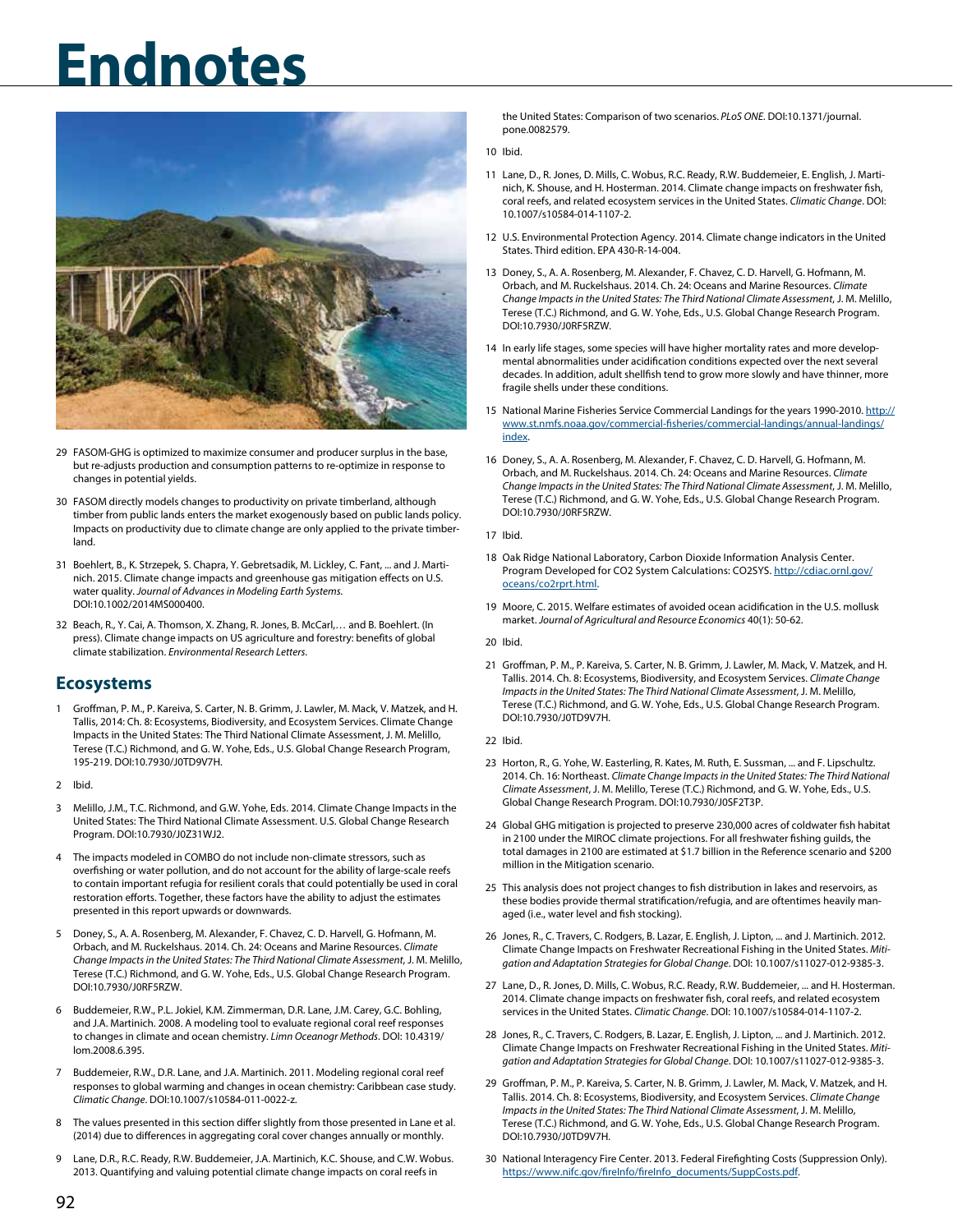- 31 Groffman, P. M., P. Kareiva, S. Carter, N. B. Grimm, J. Lawler, M. Mack, V. Matzek, and H. Tallis. 2014. Ch. 8: Ecosystems, Biodiversity, and Ecosystem Services. *Climate Change Impacts in the United States: The Third National Climate Assessment*, J. M. Melillo, Terese (T.C.) Richmond, and G. W. Yohe, Eds., U.S. Global Change Research Program. DOI:10.7930/J0TD9V7H.
- 32 Joyce, L. A., S. W. Running, D. D. Breshears, V. H. Dale, R. W. Malmsheimer, R. N. Sampson, B. Sohngen, and C. W. Wood. 2014. Ch. 7: Forests. *Climate Change Impacts in the United States: The Third National Climate Assessment*, J. M. Melillo, Terese (T.C.) Richmond, and G. W. Yohe, Eds., U.S. Global Change Research Program. DOI:10.7930/ J0Z60KZC.
- 33 Ibid.
- 34 Change in annual acres burned at end of century (2085-2114) compared to the historic baseline (2000-2009).
- 35 National Interagency Fire Center. 2013. Federal Firefighting Costs (Suppression Only). [https://www.nifc.gov/fireInfo/fireInfo\\_documents/SuppCosts.pdf.](https://www.nifc.gov/fireInfo/fireInfo_documents/SuppCosts.pdf)
- 36 Joyce, L. A., S. W. Running, D. D. Breshears, V. H. Dale, R. W. Malmsheimer, R. N. Sampson, B. Sohngen, and C. W. Wood. 2014. Ch. 7: Forests. *Climate Change Impacts in the United States: The Third National Climate Assessment*, J. M. Melillo, Terese (T.C.) Richmond, and G. W. Yohe, Eds., U.S. Global Change Research Program. DOI:10.7930/ J0Z60KZC
- 37 Comprised of the following Geographic Area Coordination Center regions: Northern Rockies, Rocky Mountain, Southwest, Eastern Great Basin, Western Great Basin, Northwest, California North, and California South.
- 38 Percent changes calculated by comparing acres burned under the Reference scenario at the end of the century (average of 2085-2114) compared to the historic baseline (average of 2000-2009).
- 39 Fuel management costs are estimated at \$15 billion under the Reference and \$12 billion under the Mitigation scenario through 2100 (average across all IGSM-CAM initializations, 2014\$, discounted at 3%), corresponding to avoided costs (benefits) of \$3.4 billion under the Mitigation scenario.
- 40 Fuel management costs were not estimated using the MIROC climate model.
- 41 The CIRA results simulated in the MC1 vegetation model suggest a substantial change to the wildfire regime we experience today. For example, unmitigated climate change is projected to increase area burned by wildfire annually by approximately 45% in California by the end of the century, 64% in the Mountain West, and 95% in the Northwest. Given the sensitivity of the MC1 climate model to natural variability, the use of the five initializations of the IGSM-CAM climate model, each of which has an equally plausible future climate, aids in understanding and constraining the potential magnitude of vegetation changes in the future.
- 42 Because the IGSM-CAM projects a wetter future for a majority of the nation, pattern-scaled output from two additional climate models were simulated in MC1 to encompass a broader range of possible climate futures. While all three sets of climate projections show increases in the area burned by wildfire compared to the historic period, only the IGSM-CAM and MIROC climate model results are presented in this report. For an in-depth discussion of the results, see: Mills, D., R. Jones, K. Carney, A. St Juliana, R. Ready, A. Crimmins, ... and E. Monier. 2014. Quantifying and Monetizing Potential Climate Change Policy Impacts on Terrestrial Ecosystem Carbon Storage and Wildfires in the United States. *Climatic Change.* DOI:10.1007/s10584-014-1118-z.
- 43 National Wildfire Coordinating Group. 2011. Historical incident ICS-209 reports. [http://fam.nwcg.gov/fam-web/hist\\_209/report\\_list\\_209.](http://fam.nwcg.gov/fam-web/hist_209/report_list_209)
- 44 Lee, C., C. Schlemme, J. Murray, and R. Unsworth. 2015. The cost of climate change: ecosystem services and wildland fires. *Ecological Economics*. DOI:10.1016/j.ecolecon.2015.04.020.
- 45 Mills, D., R. Jones, K. Carney, A. St Juliana, R. Ready, A. Crimmins, ... and E. Monier. 2014. Quantifying and Monetizing Potential Climate Change Policy Impacts on Terrestrial

Ecosystem Carbon Storage and Wildfires in the United States. *Climatic Change.* DOI:10.1007/s10584-014-1118-z.

- 46 Lee, C., C. Schlemme, J. Murray, and R. Unsworth. 2015. The cost of climate change: ecosystem services and wildland fires. *Ecological Economics*. DOI:10.1016/j.ecolecon.2015.04.020.
- 47 Joyce, L. A., S. W. Running, D. D. Breshears, V. H. Dale, R. W. Malmsheimer, R. N. Sampson, B. Sohngen, and C. W. Wood. 2014. Ch. 7: Forests. *Climate Change Impacts in the United States: The Third National Climate Assessment*, J. M. Melillo, Terese (T.C.) Richmond, and G. W. Yohe, Eds., U.S. Global Change Research Program. DOI:10.7930/ J0Z60KZC.
- 48 Galloway, J. N., W. H. Schlesinger, C. M. Clark, N. B. Grimm, R. B. Jackson, B. E. Law, ... and R. Martin. 2014. Ch. 15: Biogeochemical Cycles. C*limate Change Impacts in the United States: The Third National Climate Assessment*, J. M. Melillo, Terese (T.C.) Richmond, and G. W. Yohe, Eds., U.S. Global Change Research Program. DOI:10.7930/J0X63JT0.
- 49 Joyce, L. A., S. W. Running, D. D. Breshears, V. H. Dale, R. W. Malmsheimer, R. N. Sampson, B. Sohngen, and C. W. Wood. 2014. Ch. 7: Forests. *Climate Change Impacts in the United States: The Third National Climate Assessment*, J. M. Melillo, Terese (T.C.) Richmond, and G. W. Yohe, Eds., U.S. Global Change Research Program. DOI:10.7930/ J0Z60KZC.
- 50 Change from the 2000-2009 average to the 2095-2104 average.
- 51 USDA Forest Service. 2012. Future of America's Forest and Rangelands: Forest Service 2010 Resources Planning Act Assessment. Gen. Tech. Rep. WO-87. Washington, DC.
- 52 See Mills et al. (2014) for a detailed examination of the differences between the MC1 simulations using the two climate projection methods (IGSM-CAM and MIROC pattern-scaled climate models), as well as a discussion of the drivers behind these differences.
- 53 Oregon State University. 2011. MC1 dynamic vegetation model. [http://www.fsl.orst.](http://www.fsl.orst.edu/dgvm/) [edu/dgvm/](http://www.fsl.orst.edu/dgvm/).
- 54 Given the sensitivity of the MC1 climate model to natural variability, the use of the five initializations of the IGSM-CAM climate model, each of which has an equally plausible future climate, aids in understanding and constraining the potential magnitude of vegetation changes in the future.
- 55 U.S. Interagency Working Group on Social Cost of Carbon. 2013. Technical support document: technical update of the social cost of carbon for regulatory impact analysis under Executive Order 12866. [http://www.whitehouse.gov/sites/default/files/omb/](https://www.whitehouse.gov/sites/default/files/omb/inforeg/social_cost_of_carbon_for_ria_2013_update.pdf) [inforeg/social\\_cost\\_of\\_carbon\\_for\\_ria\\_2013\\_update.pdf](https://www.whitehouse.gov/sites/default/files/omb/inforeg/social_cost_of_carbon_for_ria_2013_update.pdf).
- 56 Mills, D., R. Jones, K. Carney, A. St Juliana, R. Ready, A. Crimmins, ... and E. Monier. 2014. Quantifying and Monetizing Potential Climate Change Policy Impacts on Terrestrial Ecosystem Carbon Storage and Wildfires in the United States. *Climatic Change*, DOI:10.1007/s10584-014-1118-z.

## **CONCLUSION**

- 1 The few efforts to date that have estimated multi-sector impacts in a consistent framework include the European Commission's PESETA project [\(http://peseta.jrc.ec.](http://peseta.jrc.ec.europa.eu) [europa.eu\)](http://peseta.jrc.ec.europa.eu), and the Risky Business Initiative [\(http://riskybusiness.org\)](http://riskybusiness.org), a project focusing on economic risks in the U.S. Integrated assessment models, such as FUND ([http://fund-model.org\)](http://fund-model.org), are also being used to estimate the multi-sector social costs of GHG emissions.
- 2 The use of a climate model that generates a relatively higher amount of future precipitation may strongly influence results in a particular sector. For example, inland flooding damages may be larger under these wetter climate projections compared to those under a drier model. This same sensitivity of sectoral results to the choice of climate model could affect a different part of the water sector in complementary ways, such that drought damages could be smaller compared to those under a drier model.